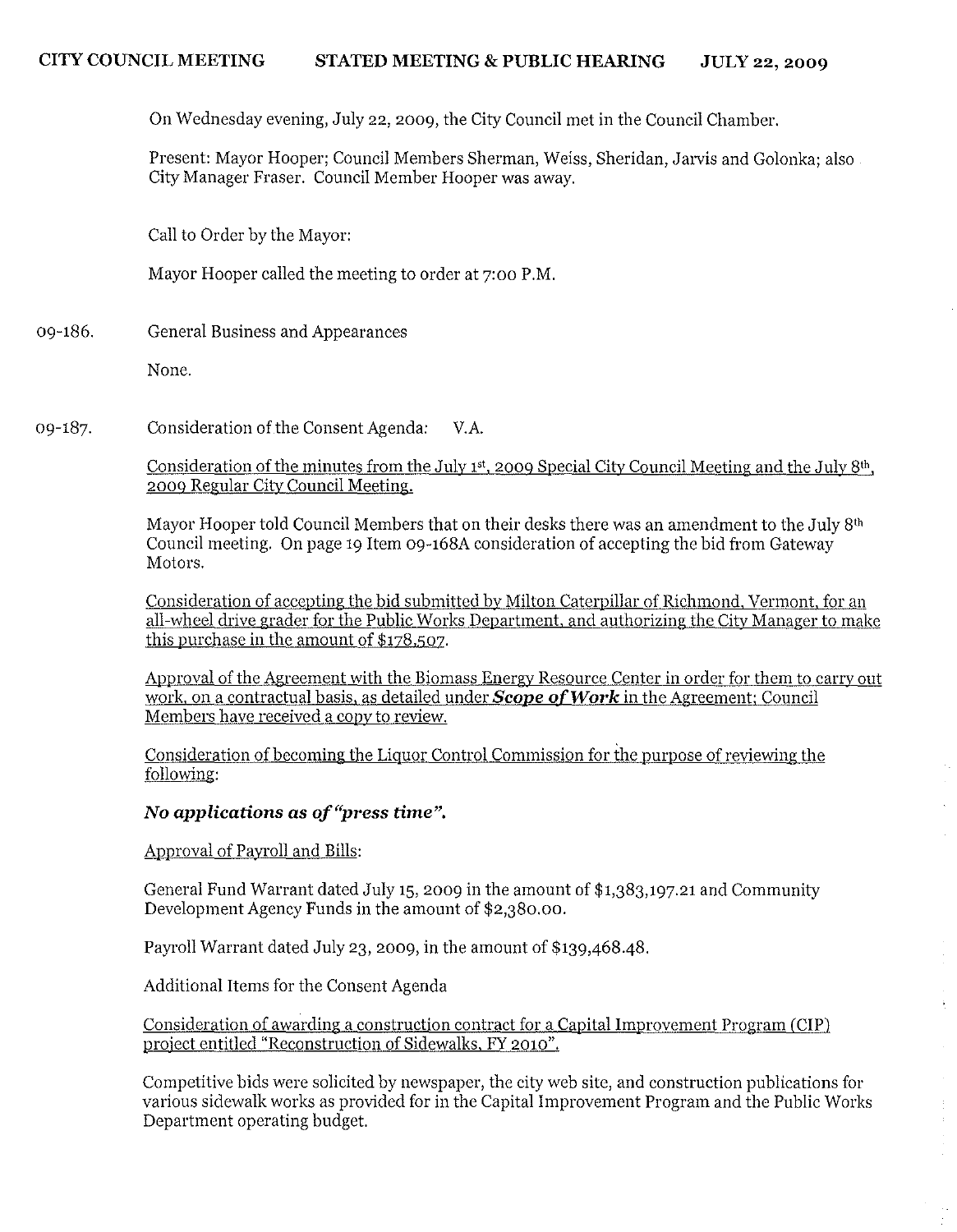Work scheduled to be performed this year includes walks on the following streets: Northfield Street; Barre Street (phase 3); Main Street, including brick replacements; East State Street; and miscellaneous repair locations.

Two bids were received and the low bid amount is reasonably within the amount of available funds. The Director of Public Works provided a memorandum dated July 10th recommending the award of the contract to J. Hutchins, Inc., who submitted the lowest bid in the amount of \$98,267·00.

Recommendation: Award the contract to J. Hutchins, Inc., of Richmond in the amount of \$98,267.00 and direct staff to make reasonable adjustments to the amount of work to be performed in accordance with the funding available. Designate the City Manager to act as the duly authorized agent for all contract-related matters.

Consideration of a request from the Montpelier Community Justice Center for Council approval to chare a \$20 fee for Insights Into Conflict Class participants who are not in an MCJC Restorative Justice Program.

Approval of a Resolution for a VCDP Grant Application.

(The City of Montpelier is applying for a Grant under the Vermont Community Development Program (Senior Center); it is necessary that an application be made and agreements be entered into with the State of Vermont.)

Motion was made by Council Member Sheridan, seconded by Council Member Golonka to approve the consent agenda with the removal of the following items.

Council Member Golonka said he wanted to pull the purchase of the grader from the consent agenda.

Council Member Weiss said he wanted to pull the Community Justice Center reqnest as well as the Biomass Energy Resource Agreement.

Mayor Hooper called for a vote on the motion. The vote was 5-0, motion carried unanimously.

Consideration of accepting the bid submitted by Milton Caterpillar of Richmond, Vermont, for an  $09-187(A)$ . all-wheel drive grader for the Public Works Department, and authorizing the City Manager to make this purchase in the amount of \$178,507.

> Council Member Golonka said he thought they were going to have a discussion about renting. He would like to know the status of how many years they are spending this amount over. Didn't they push this out for five years? This was the discussion he raised during the budget discussions.

> City Manager Fraser said the final outcome of the budget session was that the city would go ahead and purchase the grader.

Council Member Golonka asked if they had explored renting a grader over the winter months. That had been the discussion for potentially saving some money.

City Manager Fraser said they did look at that. As he recalls the rates were rather high.

Council Member Golonka said he is reviewing all of the new larger items because he thinks they are on an unsustainable budget. People are getting their tax bills and are shocked at how much money it takes to run the city. Every expenditure of this size needs to be reviewed, and he intends to do so.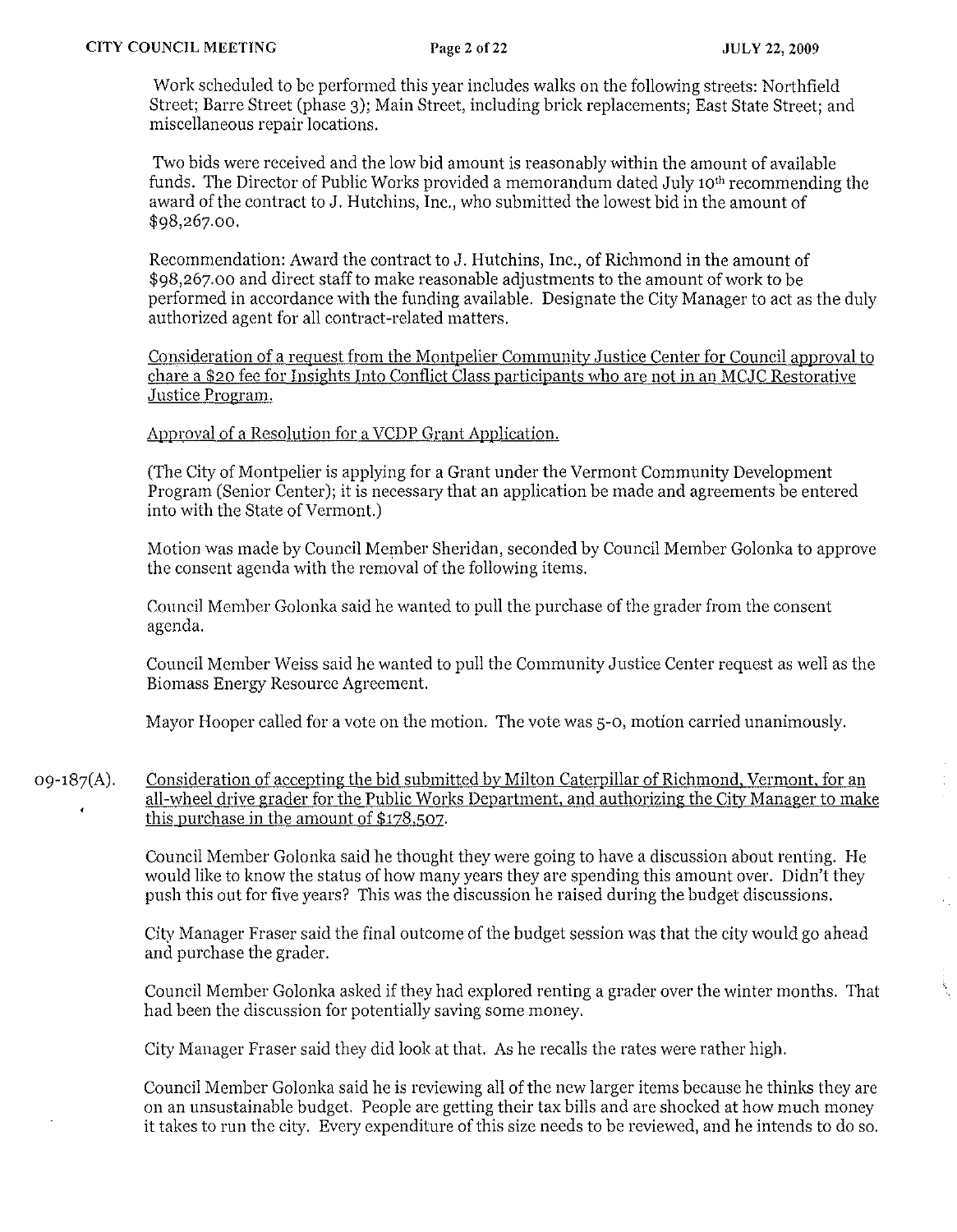Mayor Hooper said the Council may want to talk about a process for doing this. She is a little stumped as to what that is because the citizens of the city voted for the budget.

Council Member Golonka said they should make sure every purchase the city makes, even though they were approved in the budget six months ago, that it is still valid and needed. He is concerned that every week they meet they are spending a couple hundred thousand dollars in new equipment. Council Member Sherman said the grader was a problem last winter and the one the city had broke down so we borrowed one from East Montpelier in the middle of the night.

Council Member Golonka said he was under the impression they were going to investigate doing that on a permanent basis.

City Manager Fraser replied the use of sharing isn't going to work because they all need them during the same storms. They were able to help us out for that one night for a very short period of time. The grader the city owns was purchased around 1979 and it is starting to cost a lot for repairs. The Council has discussed a grader over the last five years and pushed it off for at least five years. They do use it extensively in the winter. He said they did look into rental and sharing.

Upon motion by Council Members Sheridan and Sherman the purchase of the grader was approved on a vote of 4 to 1, with Council Member Golonka voting no.

 $09-187(B)$ . Consideration of a request from the Montpelier Community Justice Center for Council approval to chare a \$20 fee for Insights Into Conflict Class participants who are not in an MCJC Restorative Justice Program.

> Council Member Weiss said he doesn't think it is fair they receive this agenda item 10 minutes before the meeting. It wasn't clear to him how the fee applies and who pays the fee, whether it is the individual or referral agency. He has looked at some of the original charges to the Justice Center to see if they consider themselves to be a Montpelier center or a regional center. He isn't looking for answers tonight and would hope the Council would put it back on the agenda for another meeting.

Council Member Jarvis said the Community Justice Center Advisory Board decided they wanted to implement this fee and she suggested to Yvonne Byrd that it should come before the City Council for approval. The Justice Center is a Montpelier based Justice Center. It docs occasionally serve people outside of Montpelier. It primarily serves offenders from Montpelier, victims from Montpelier or crimes that happened in Montpelier. Between all three of the different situations there are individuals from other communities that are involved. The Insights Into Conflict Class is a class that the Montpelier Community Justice Center is offering for people who arc going through the program and they would like to offer it to other people and make some money to supplement classes that are already happening and be able to charge individuals who are not involved in the Reparative Board or Restorative Justice Programs.

Council Member Golonka asked Council Member Jarvis if the charge fully pay for the fee of the class on a per capita basis, such as what they do with the Senior Center.

Council Member Jarvis said these are classes that are happening anyway so it's not like anything would change by bringing in outsiders. Yvonne Byrd said it really enriches the class to have more people involved.

Council Member Golonka said they went through the whole issue with the Senior Center with regards to pricing their classes and made it a point that anyone who was taking the classes should pay the full rate. He just wants to make sure that the \$20 was the full rate.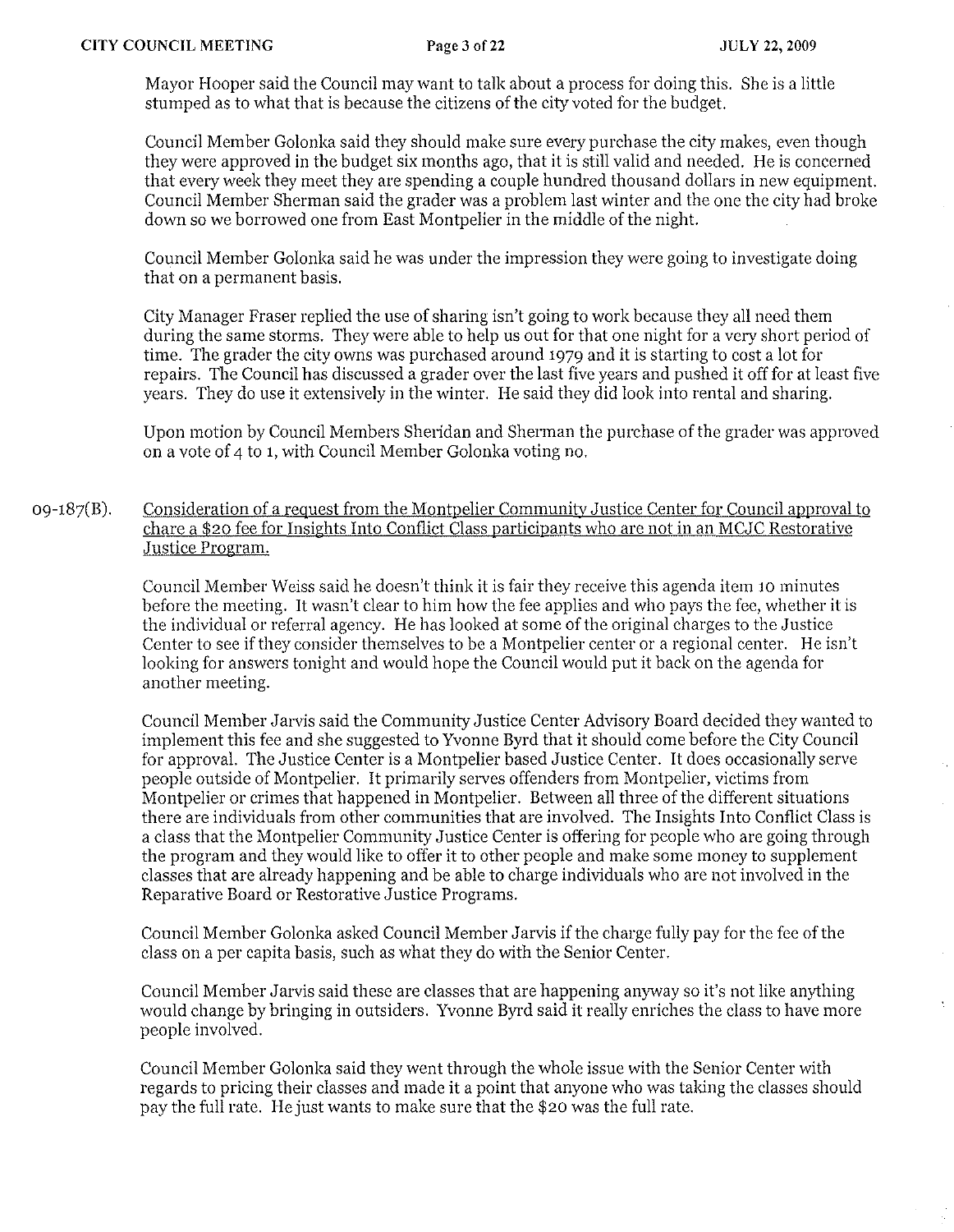$\hat{\mathcal{A}}$ 

 $\tilde{\Sigma}_1$ 

Motion was made and seconded by Council Members Sheridan and Weiss to table this agenda item. The vote on the motion was 3-2 with Council Members Jarvis and Sherman voting against the motion. The motion failed for lack of four affirmative votes.

Motion was made by Council Member Weiss, seconded by Council Member Sheridan that the Council reject the Justice Center's request to charge \$20 for Insight Into Conflict Class participants.

Mayor Hooper inquired when the class was going to be offered.

Council Member Jarvis replied it was offered periodically.

Mayor Hooper asked if the Council doesn't deal with this right now, does it mean that they won't be able to charge.

Council Member Jarvis replied conceivably because she isn't sure when the class is.

Council Member Sheridan asked why it was brought to the Council like this. That's his objection.

City Manager Fraser said the Board just met. The Board asked that it be brought to the council for their consideration and approval.

Council Member Golonka said his concern is he doesn't feel he has the information he needs to vote on this request. He doesn't know why they couldn't table it for discussion. Maybe they could talk about the prices and it might be \$30 or \$40. That's his only question for Yvonne. If it comes to a vote tonight he is going to vote no.

Council Member Jarvis asked why not let them charge during the interim and then place it on the agenda to reconsider as soon as possible so in the interim they can make some money on this.

Council Member Golonka said his fear is the same fear he has with the Senior Center. They set up these programs that lower the prices for outside members and then it becomes a regional center and subsidizes outside members. It is much harder to kick people out.

City Manager Fraser said he wanted to remind everyone in the course of that conversation that 75% of the Justice Center's funding comes from the State of Vermont, so it is funded by folks from all around the state. It is by its nature more than Montpelier and why the state funds it so well. What was explained to him is they have a class for people who are in the program and they would like to add some extra people and feel they can charge a fee. They are going to incur the cost no matter what and they are going to run the class no matter what, and the people who are in it mayor may not be living in Montpelier because they may be from the surrounding areas as part of the program.

Council Member Sheridan said he would like to hear more about it because he might be interested in saying that residents of Montpelier don't have to pay for it because of the city's contribution to the Justice Center. Because the city increased their contribution to the Justice Center last year he would like to see Montpelier residents getting the class for nothing. He isn't going to vote for this tonight.

Mayor Hooper said her response to seeing this on the table was why is something of this level being brought to the Council. It doesn't seem to rise to the sort of policy development she would assume the City Council would be dealing with. This seems a rather small matter and she would suggest that what the Council should be doing is learning about the programs they are sponsoring and provide direction on how it should be happening. Let's establish policy that we ask the city staff to carry out and expect that to happen.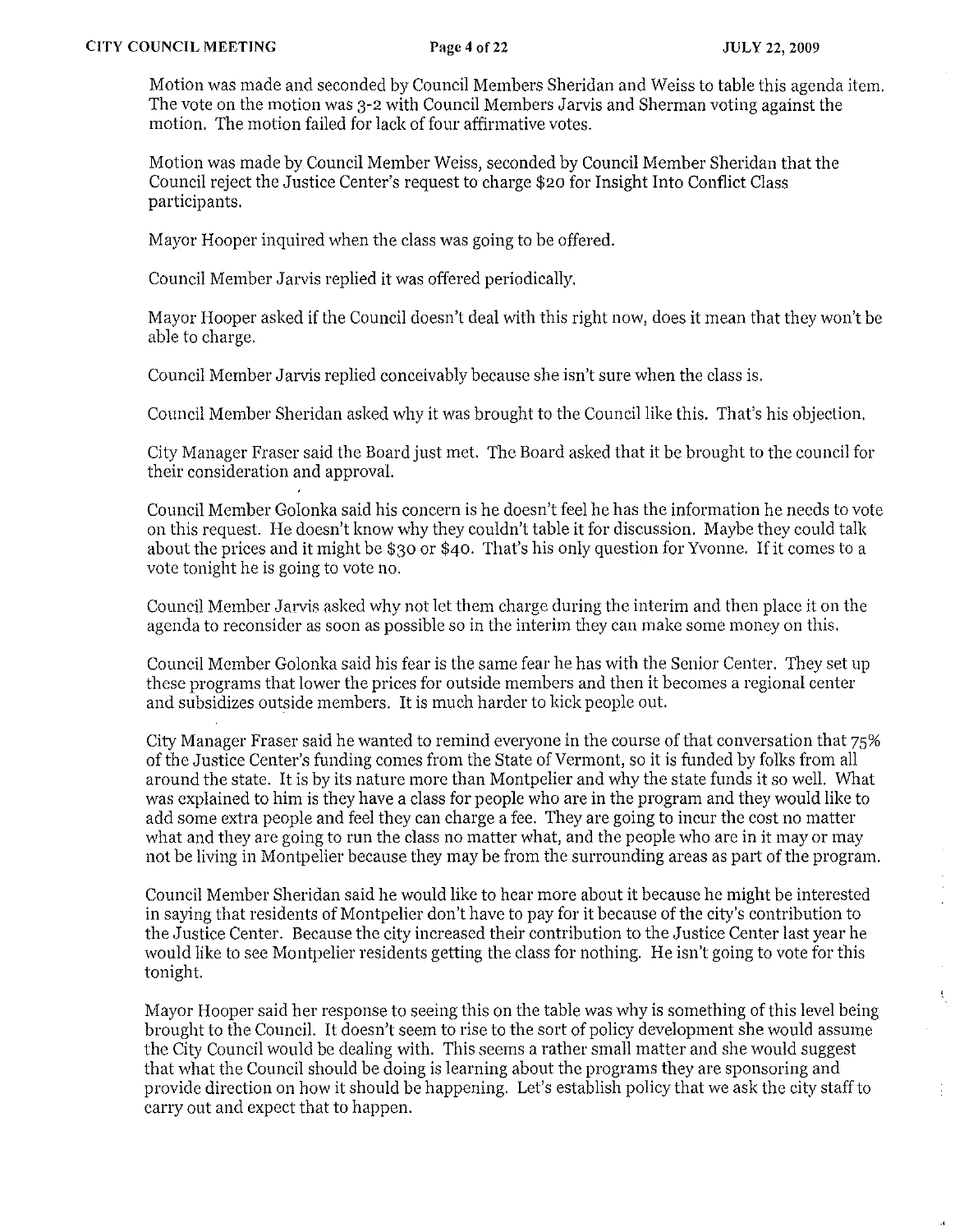Council Member Golonka said he is concerned about the timeliness. It's placed on the agenda ten minntes before the meeting and the Council doesn't have a chance to read any of the background information. All he sees is that it costs \$100 or \$150 to participate in the program and we are only charging outside people \$20. To him that means somebody is subsidizing something. If it isn't to rise to this level then it shouldn't be on the Council agenda in the first place.

Council Member Jarvis replied the people who are paying \$100 or \$200 are the people who are paying for the Restorative Justice Alternative Program which is a larger program. Insights Into Conflict Class is a small piece of that program.

City Manager Fraser said just because a motion to table has been defeated once before it may have just been that people wanted more information.

Council Members Weiss and Sheridan withdrew the motion on the floor to reject the request.

Motion was made by Council Member Sheridan, seconded by Council Member Weiss to table this agenda item. The vote was 4-1, with Council Member Jarvis voting against the motion.

## 09-187C. Approval of the Agreement with the Biomass Energy Resource Center in order for them to carry out work, on a contractual basis, as detailed under Scope of *Work* in the Agreement: Council Members have received a copy to review.

Council Member Weiss said he doesn't understand the correlation between this agreement, the Biomass District partnership and what the Council approved at the previous meeting. How does this agreement work in relationship to what the Council authorized?

Planning & Development Director Hallsmith said there are two parts to the work they are doing right now. One is funded by the Clean Energy Development Fund. The city has a \$75,000 grant from them to complete the feasibility study and do some of the work the city had authorized in the action the Council took at the last meeting to partner with Veolia Energy. Some of the work they reserved for Burke because in the case of developing the Biomass Energy Center we are essentially asking Burke to serve in the same capacity that we have DuBois & King serving in the Multi-modal Transit Center Project. There are a lot of very technical issues associated with the ongoing development of this project. She is working to keep up to speed with all of them and the people at Burke are the experts so she relies on them when they receive recommendations on technical specifications, siting issues, emission issues to review them for us to make sure we are in compliance and it is keeping with the goals of the city. In the grant proposal they put forward to the Clean Energy Development Fund they had identified Burke as the city's contractor to take on that work. It is confusing, and there is some overlap in what they said Burke would be doing in that grant and what they are now hiring Veolia to do. She is working ont the arrangements with both contractors. Right now the way it is structured the city has the authorization to use both contractors through the processes they have set up and she is giving them individual assignments with specific scopes of work and deliverables within the context of the larger contract. Right now they are considering an application to the Department of Energy, which is due September 3<sup>rd</sup>, for a major grant to help fund the Biomass District Energy facility. There could be as much as \$5 to \$10 million made available to cities and other entities around the country that are pursuing these facilities, and she is going to need help preparing that application because there is a lot of information in the application that she doesn't know. She has a meeting with Burke tomorrow and has been in ongoing conversations with Veolia trying to figure out the best way to get that work done. Veolia will take part of it and there will be specific deliverables on that grant application they will prepare. Burke will likely take more of a project manager role and make sure that all of the pieces come together. They will all be working in partnership. She relies on Burke for technical expertise. She is trying to keep costs under control which is why she is issuing these independent scopes within the context of the larger contracts.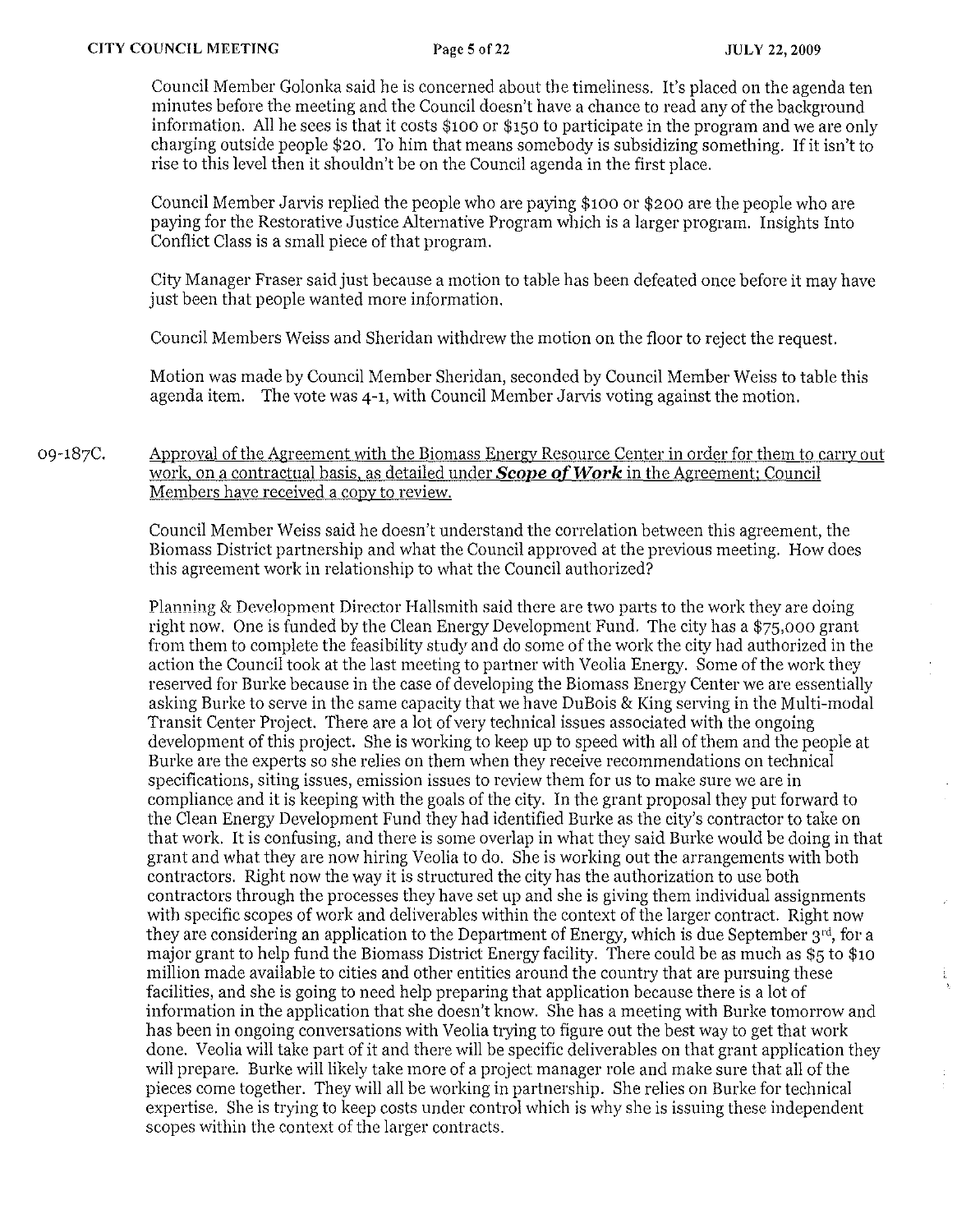Council Member Weiss said the Council approved a feasibility study. How can this agreement secure commitment letters if the feasibility study is just beginning? How can this agreement assist a partner with wood fuel supply agreements if it is still in the feasibility aspect?

Planning & Development Director Hallsmith said it wouldn't be doing that right now. The grant they submitted to the Clean Energy Development Fund using Burke as the technical advisor throughout all of the stages of the project that is why she included those items in the scope of work because that is what the grant was meant to cover. That doesn't mean we are giving them a carte blanche to go ahead with that work right now. It is just something they will be asking them to help us to do when and if that time comes. If we determine in the feasibility study that the whole project is a pipe dream and we aren't going to pursue it, then we wouldn't be engaging them to develop those wood energy contracts or secured commitments.

Council Member Weiss said the last part relating to payment for services it says Burke will invoice monthly at rates.

Planning & Development Director Hallsmith said she is issuing individual scopes of work. This is a little more like a master contract. They have the master contract that allows the city to engage for these types of activities. She put specific language into the contract specifying she would issue specific scopes of work and they would need written authorization from her before pursuing particular activities with very specific deliverables. Right now what they are working on immediately with Veolia is the scoping of the feasibility study and preparation of this DOE grant. What she is working on with Burke is figuring out the preparation of the DOE grant. Those are the two very specific scopes she will be giving them to perform immediately with those rates as a basis. She will be asking them for specific estimates of what it is going to cost prior to issuing the go ahead and they will be held accountable to those deliverables and estimates.

Motion was made and seconded by Council Members Weiss and Sherman to move approval of the agreement with the Biomass Energy Resource Center. The vote was 5-0, motion carried unanimously.

09-188. Consideration of appointments to Montpelier's Development Review Board. The V.A.

Two regular positions will expire on July  $24^{th}$ ; one Alternate position expires on August  $8^{th}$ .

Staff advertised and as of the deadline, noon on Friday, July 17'h, had received letters of interest from the following:

> Kenneth Matzner 260 Cityside Drive - #58 (Currently an alternate, seeking reappointment)

Roger Cranse One Summer Street (Currently holds regular seat, seeking reappointment)

Phil Zalinger 12 Merrill Terrace (Currently Chair of this Board, seeking reappointment)

Recommendation: Meet any new candidates; possible Executive Session in accordance with Title I, Section 313, Subsection (a) for the purpose of discussing; appointments to fill the two, 3-year terms and one, 1-year Alternate position.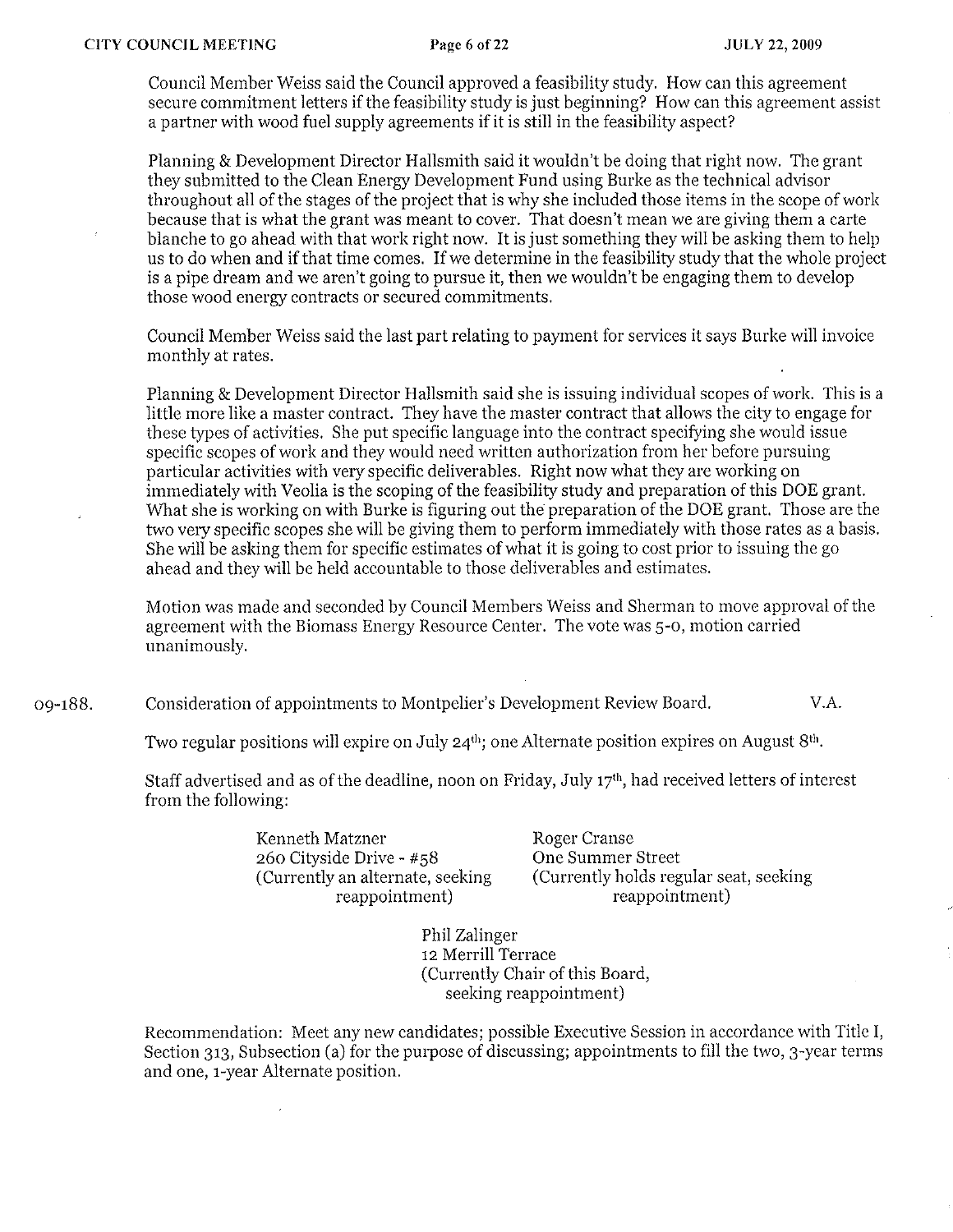Motion was made by Council Member Sheridan, seconded by Council Member Golonka to reappoint Phil Zalinger, Roger Cranse and Kenneth Matzner to the Montpelier Development Review Board. The vote was 5-0, motion carried unanimously.

### 09-189. Consideration of appointments to the City's Design Review Committee. V.A.

Guy Tapper has resigned from the committee; his term would have expired in April, 2012. There is also a vacant 3-year Alternate position that has not been filled.

Staff advertised and as of the deadline, noon on Friday, July 17th, had received letters of interest from the following:

> Jay White 336 Westwood Drive

(Currently an Alternate, seeking the seat vacated by Mr. Tapper)

Recommendation: Meet any new candidates; possible Executive Session in accordance with Title i, Section 313, Subsection (a) for the purpose of discussing; appointments to fill the unexpired term of Guy Tapper, as well as tbe 3-year Alternate position. If Mr. White is selected to fill the "fulltime" slot, there would be two, 3-year Alternate positions available.

Motion was made and seconded by Council Members Sheridan and Jarvis to appoint Jay White to fill the unexpired term on the City's Design Review Committee. The vote was 5-0, motion carried unanimously. Staff will advertise for the two alternate positions.

09-190. Consideration of Jason Czarnezki's term on the Montpelier Planning Commission. V.A.

> Jason was appointed to his two-year term on March  $25<sup>th</sup>$  of this year. He has recently been notified that he has been selected to teach at a law school in China; he is seeking guidance re: the seat he will be vacating from September, 2009, to June, 2010.

Recommendation: Discussion; direction to Jason and staff.

City Manager Fraser said he talked with Jason about this. Jason is very interested in serving on the Planning Commission. He got an opportunity through a Fulbright Scholarship to be in China for a year, and obviously no one is going to turn that down. He realizes being away for a year creates problems so he doesn't want to be a problem for the Planning Commission. He would like to take a leave of absence and have his seat be temporarily filled. City Manager Fraser said he couldn't find whether there is really a provision for that. He realizes that the only way to make this work is for him to resign.

Council Member Sheridan said we are in a year where the Planning Commission is putting together a Master Plan. His feeling is he needs to resign for this length of time and the Council needs to appoint someone else. It's a high turnover board so he should be able to serve on it fairly quickly when he returns. We need seven members working on the Master Plan.

Motion was made by Council Member Sheridan that Jason Czarneski resign from the Planning Commission and that staff advertise to fill the position. The motion was seconded by Council Member Sherman. The vote was 5-0, motion carried unanimously.

## 09-191. Further consideration of a location for a bus stop to accommodate public transportation coaches (Greyhound) in the downtown area. V.A.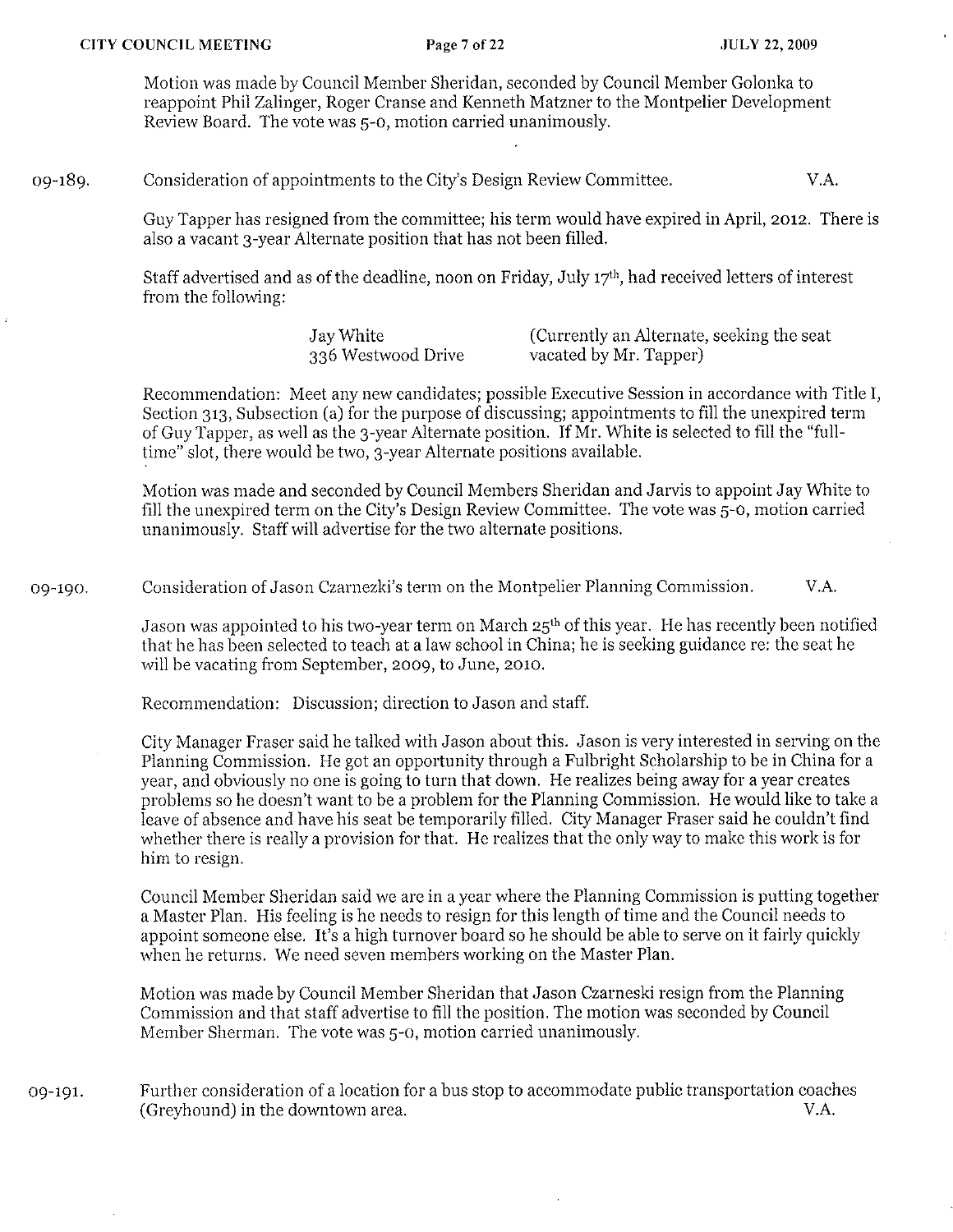When this item was last discussed, at the City Council's July 8<sup>th</sup> meeting, the Council opted to go ahead with the TD Bank location, pending notice to the bank and assuming the bank had no major issues.

Chris Turley of TD Bank has raised questions which do deserve discussion and consideration; he has been notified that this discussion will take place this evening.

Recommendation: Further discussion regarding this option; possible direction to staff.

Mayor Hooper said at their last Council meeting they had a conversation and thought they had struck upon a reasonable location and asked the staff to inform the property owners in the immediate vicinity. There are some issues they would like the city to pay attention to. Council Members have an e-mail forwarded from Chris Turley who is with TD Banknorth. There was also an e-mail that was from Chris with some information about a tenant who is very much opposed to the notion of the bus stop being there.

Chris Turley said he was concerned about the lack of notice and understood entirely once the scenario was laid out what happened. There have been some privacy issues voiced from their customers. They would like to know what it would mean on the sidewalk from a mobility standpoint and from a traffic standpoint. He sees what goes on at that intersection every day and just putting in a bus stop is just going to add a lot of safety issues. He also had a conversation with Paul Giuliani today, who is a tenant on the second floor and is totally opposed to it.

Council Member Golonka said at the last Council meeting there was some discussion about the tourist buses that stop there right now and that process seems to go relatively smoothly. He asked if he would provide insight as to how that works.

Mr. Turley said they come maybe two months out of the year. When they stop there they unload fairly quickly. When they wait to be picked up his office area becomes a sitting station with people hanging on the building. It does create a bit of a disruption in the downtown, but it isn't year round.

Mayor Hooper said buses will be unloading in that location six times a day.

Council Member Jarvis said they assured the Council that it will be quick; they stop for 5 minutes.

Council Member Golonka said it is a temporary solution, and not a perfect solution. The ideal location is on Taylor Street.

Mayor Hooper said some of the concerns that were discussed when they talked about using the area in front of City Hall for the bus stop, in addition to the loss of parking was a concern about the affect of folks unloading and loading near a public building. She personally didn't think that was an issue or that it was the purpose of a public building. She is more sympathetic to that sort of issue with a financial institution and customers going in and out. There is a lot more congestion and confusion than putting people 5 or 6 feet into plaza out front of City Hall. They could see how this works. That is one of the options available to City Council, or they could reconsider their position at the last meeting and go back to the other location in front of City Hall.

Council Member Sherman said she thinks they are back to City Hall because the decision at the last meeting was contingent upon informing and hearing a response from TD Banknorth. They have heard his response, which is a strong and impressive one, and she believes his case carries. She would propose that they put the bus stop back in front of City Hall taking the three parking spaces and considering it a temporary solution and moving forth expeditiously on getting back to the Taylor Street location with an appropriate transit center for the building where they would sell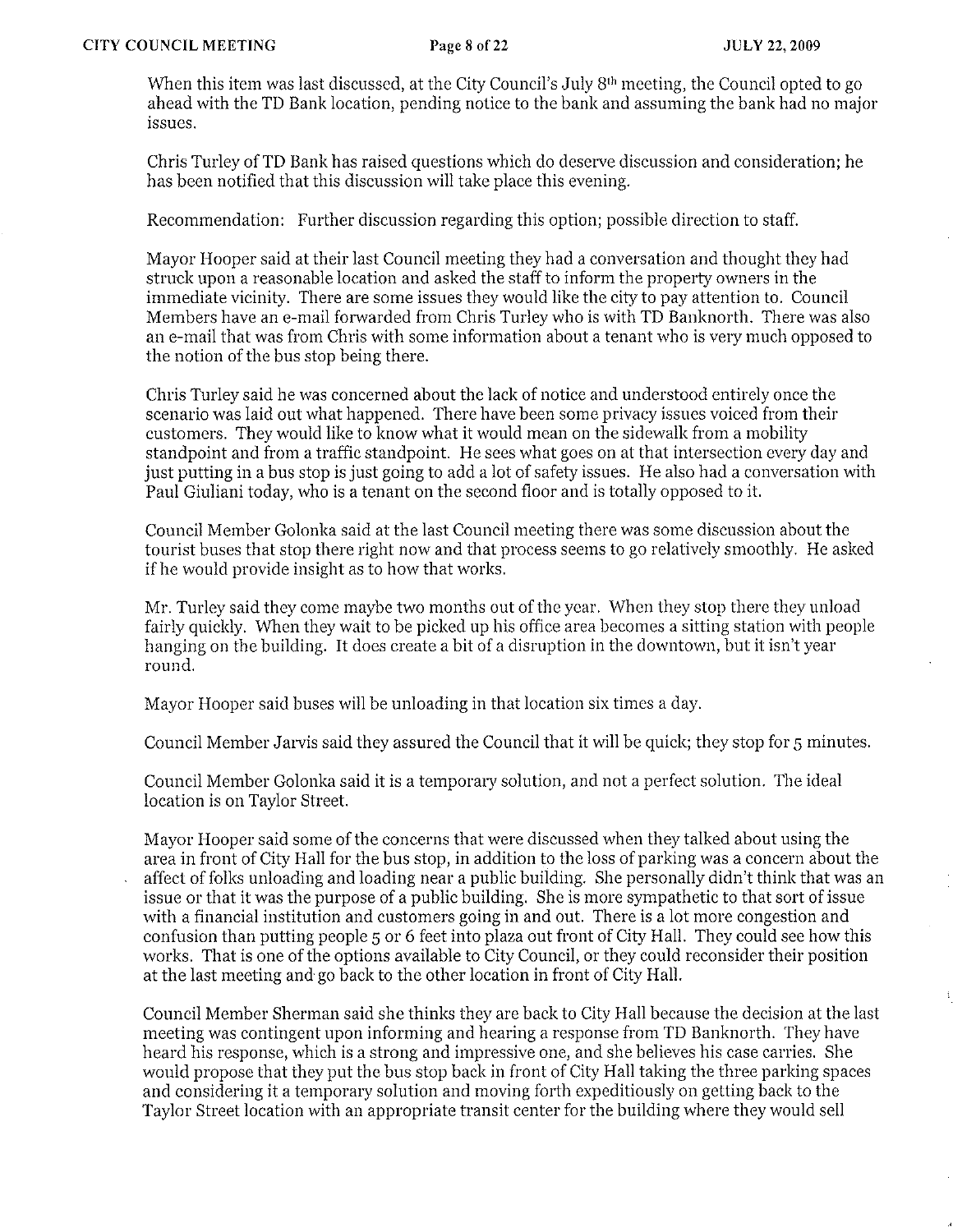ţ

tickets. In the meantime they should put it back where it fits better for safety reasons, business reasons and intersection reasons. Council Member Sherman said she would make that a motion.

Mayor Hooper said the motion died for lack of a second.

Council Member Sherman said she thinks the prior decision fails, too, because it was contingent on communication and input from the bank where they put it without any notification.

Council Member Golonka said the issue they did bring up was whether this required a public notice, and at that point Bill informed them they didn't need notice.

City Manager Fraser said because there was no ordinance change required, but it made sense to notify the building occupants to see if there were concerns. There was no mechanism that generated a public notice like a public hearing because there was no change required. If they chose, they could warn a public hearing on this location and receive more input on it. Or, they could rewarn the second reading on the wording change for the City Hall location.

Council Member Sheridan said he is in sympathy with the safety part as far as the disruption of traffic. It's disrupted all up and down the street. Trucks stop in out here all of the time.

Council Member Golonka said to him it sounds like Chris knew because he had heard it from someone and the city didn't give proper notice. He moved the Council have a public meeting at their next Council meeting where they would receive public input. Council Member Sheridan seconded the motion.

Council Member Jarvis said she feels they really should try this out and see what happens. There really may be just a few people that are waiting for the bus or getting on and off each time it stops. She would hope in the meantime they allow it to start happening.

Council Member Sherman asked if there was a possibility that Greyhound could use a stopping place in front of City Hall on a very temporary basis. What's the difference between doing it in front of the bank or in front of City Hall in the interim?

Mayor Hooper asked what they accomplished by doing that.

City Manager Fraser said Mr. Stone said there would be a transition period so they may not be using that location for two weeks anyway.

Council Member Golonka asked why couldn't people walk from Rhapsody to Taylor Street.

Mayor Hooper asked what their options were. There is a motion on the table. The choices are to allow it to continue as is. Let's see how it is going to work for three months to understand what is going on. They could revisit the decision about the bns stop in front ofTD Banknorth and allow additional public comment. They could abandon that decision and go back to the bus stop in front of City Hall. Those are the choices that are available. She would like to engage the pubic and give people opportunities to comment. However, she believes they are going to hear more of what they have already heard. This is potentially a disruption to the businesses that are there. If we were worried about this being in front of City Hall, then we need to be equally worried about it being in front ofTD Banknorth. City Hall has much fewer of those objections than it does in front of the bank.

Council Member Sheridan suggested they go back to Taylor Street and make them walk. It's all flat and not that far.

Council Member Jarvis said people will use the railroad bridge.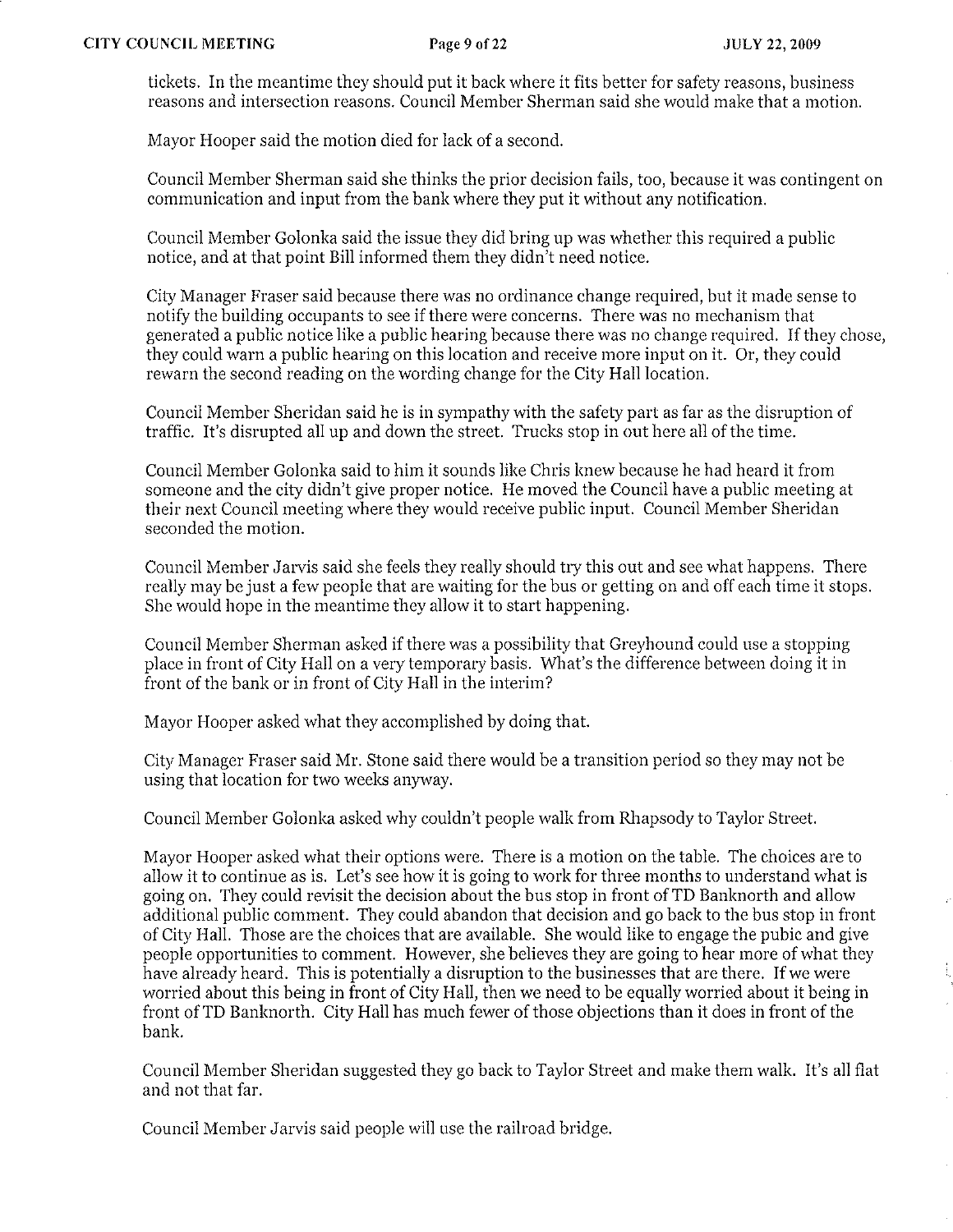Council Member Sheridan said it isn't our problem. Why are we policing this, we can't even police the Farmer's Market. Why should we worry about policing a railroad bridge? People walk that all of the time any way.

Mayor Hooper said she is convinced that if it goes back to Taylor Street that eventually, if not immediately, the bus will leave town. It will go to Berlin, and if it goes to Berlin we will never see it again. That's the history of public transit. What do they think they are going to learn at another public hearing?

Council Member Golonka told the Mayor it is irrelevant. It should go through the process of City Hall with two public hearings. There was no pubic hearing with this location.

Mayor Hooper said the motion is to have a public hearing, duly noticed and warned. The vote was 4-1, with Council Member Sherman voting against the motion.

Council Member Weiss said he believes two meetings ago he requested they receive specific information regarding the potential of a bus stop in front of City Hall. He would like to know about the economics of this. What will be lost to the city economically, and what will be the contributions, if any, from the bus company? Who is going to be responsible for people who want to leave packages here, there and elsewhere? What services will this building have to provide when the buses stop here regarding packages, restrooms, schedules and other information? There was also talk at that time about the GMTA bus stop in front of Shaw's and moving that up here and he would like to know what the implications are there. He would also like to know if this becomes fairly stable what are the handicap implications we will be facing.

City Manager Fraser said they provided a pretty detailed written answer to all of that a couple of weeks ago.

09-192. Consideration of participating in a Regional Public Service Committee that is dedicated to pursuing regionalization of public safety services ... dispatch, ambulance, firefighting and law enforcement. V.A.

> Staff at the Central Vermont Chamber of Commerce provided a copy of the Meeting Summary from the Board's June 11th Meeting, as well as some draft wording for Council's consideration.

> Recommendation: Discussion; direction to staff as to whether or not Council wishes to participate.

09-193. Consideration of two appointees to the Regional Public Service Committee. V.A.

> Based on Council's decision on Agenda Item #09-192, they might need to consider appointing two members to this board.

The Draft Motion provided by the Chamber of Commerce reads: " ... Council/Selectboard agrees that its appointees will consist of one appointee who serves on the municipal board/council and one interested citizen who is not a member of the governing board and is not an employee of the municipality."

It was hoped that appointments would be made on or before July  $8<sup>th</sup>$ , and the inaugural meeting held on July 16<sup>th</sup>, but obviously, the timeframe is no longer valid and will be adjusted accordingly once everyone is on board.

Recommendation: Discussion; appointments; or direction to staff.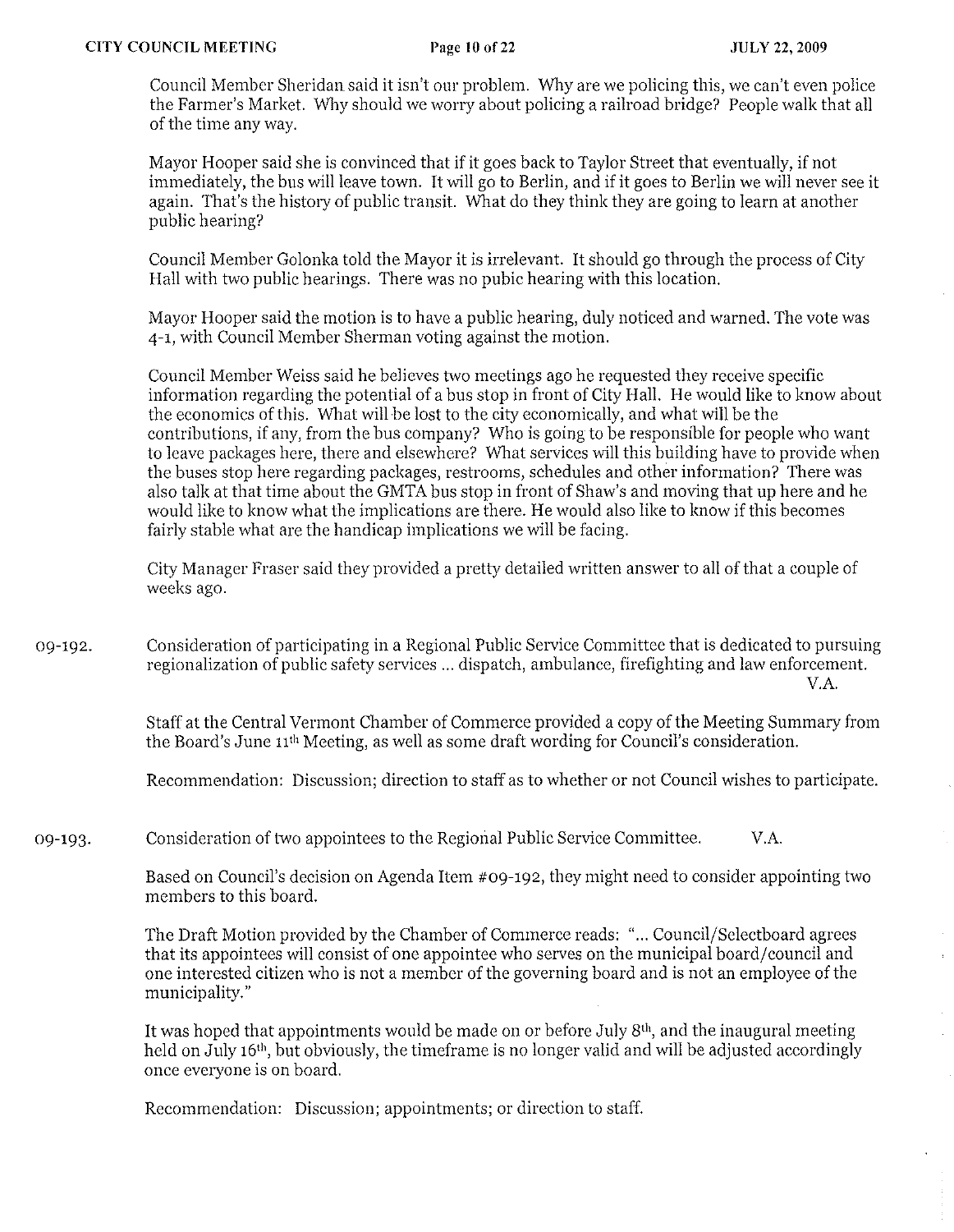Item 09-192 and 09-193 were taken up at the same time.

Mayor Hooper said the Couneil has discussed this and agreed to participate in this. She thinks they are properly endorsing it now.

Council Member Sheridan said the Council did discuss it but decided to have two Council Members and not a Council representative and a citizen at large. The members would be Tom Golonka and Alan Weiss, with Jim Sheridan as alternate.

Council Member Sheridan moved that the City of Montpelier partieipate in the regionalization and appoint Alan Weiss and Tom Golonka as the city's representatives with himself serving as the alternate. Council Member Sherman seconded the motion.

Mayor Hooper said she is a little frustrated that very recently the leaders of the three Central Vermont communities of Barre, Berlin and Montpelier, revisited this and said to their City Managers to work on this. Think about the conversations around regionalization or sharing of services that happen around the state many times. Generally, they are around town/village mergers but about how to share services and how to adequately support the needs of the people who live in the communities. They almost inevitably fail because of the parochial and very understandable interest of each of the individual communities. Do we need to start solving this problem differently'?

Couneil Member Golonka said when they were talking about water they were looking at the Champlain Water District as a model.

Mayor Hooper called for a vote on the motion. The vote was 5-0, motion carried unanimously.

09·194 Workshop Session: Consideration of elements of a draft Energy Plan.

> Recommendation: Offer feedback on draft plan in preparation for incorporating plan in a grant application for the Energy Efficiency and Conservation Grant; also offer feedback on clements of the application.

Mayor Hooper told Council Members there was a memo in their packets frorn her trying to bring together some thoughts and conversations they have been having around the development of an energy plan for the community. She hoped they could have a general discussion of the clements of the plan to provide direction to folks who have been working on this with a couple of specific goals. There arc going to be grant opportunities coming up. A particular one is to use the money to develop an energy plan. The thinking of most people is we don't need to be spending money planning. There is a desire of hers to explore the city's interest in participating in opportunities provided by the State Legislature's energy legislation, specifically the special assessment district, and also taking advantage of the potential for creating a revenue stream from energy generation with renewables. Carl Etnier is one of the members that helps put together ideas around what we should be doing, and Gwen is here and is deeply immersed in energy related issues. The outline document, the first three lines are a vision statement that has been fairly well vetted by energy people and the six items are the core areas that we should be driving towards.

Council Member Jarvis asked if the grant money would be used to actually do the projects or just promote them.

Mayor Hooper said it depends on what the opportunities are that are out there. The 80% reduction by 2030 is tied with the national goal and is something generally discussed by a lot of folks in Vermont. The City Council adopted this goal sometime ago.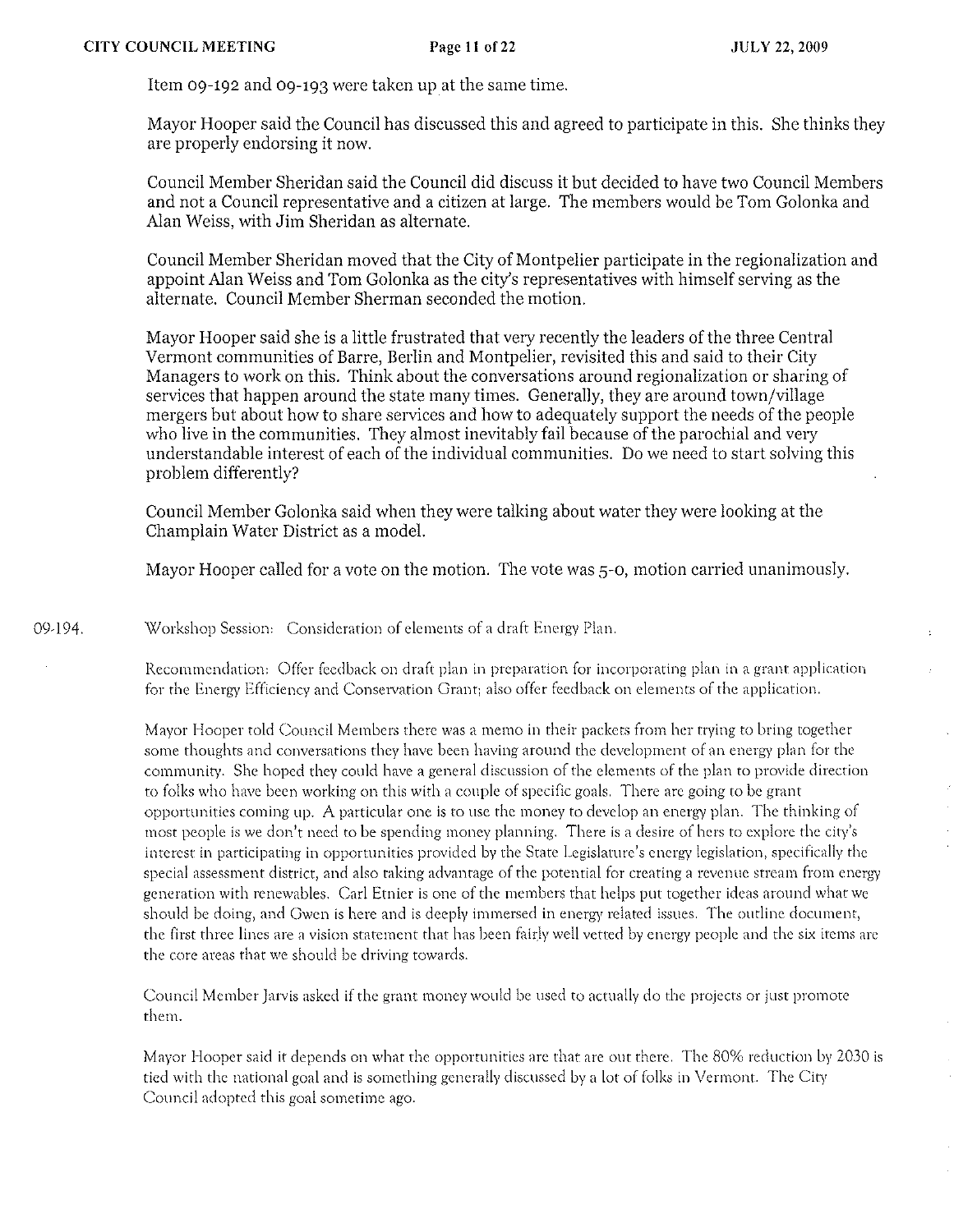Planning & Development Director Hallsmith said they actually adopted the goal as part of the challenge ro the City of Olympia, Washington.

Mayor Hooper said the notion of 50% of Montpelier homes having undergone a deep energy retrofit is building on a lot of work that has already been done in the community. This is supported by some of the Mazer grants where community members have gone out and done work with residential property owners. This is just trying to push that even further. John Snell particularly wanted to challenge us to do that and you have all seen what he has done with his property. There arc some real opportunities there. It is rather impressive as to what a bunch of volunteers can do.

One of the things that a group of citizens have discovered is that a lot of support is neeessary to bring people to the next level. All of the people who are going to do this sort of work have already done it on their own homes. Most of the people in the city are like her who thought about it and had an audit but doesn't have the money to do it. We need to figure out how to move people who are interested to that level and how to support them.

It would be good if a Montpelier building in the designated downtown would have undergone this process. In talking with commercial property owners, which have much more complex buildings than our residential homes, there are not a lot of professionals who understand how to address commercial property energy needs. If we are serious ahout tackling the problem of how to reduce our energy consumption we need to specifically think about commercial properties and how to support them in making that transition. In thinking about the economic vitality of our community it strikes her that we are going to position our downtown commercial properties so they arc always at a competitive disadvantage to the newly constructed buildings thar have all of the energy saving devices built into a new property. A 100-year old building leaks like a sieve so the energy costs in a 100-year old building are really different than the ones in a new building. If they arc going to help our downtown be economically competitive with new properties, this is something they could actively do. The others are public properties and her personal desire is to see us do something with solar. There are great opportunities in the area of solar energy.

If you look at the energy budget of the world, 40 to 60% is in buildings and 40% is in transportation.

Planning & Development Director Hallsmith said this Montpelier's profile.

Mayor Hooper said number four deals with doing things locally) and they are already working a long way toward that with their district energy system.

Number 5 is maybe not part of a specific energy plan but its part of an economic development component saying we have some of the smartest people in the world dealing with energy issues in Montpelier, and that should be an economic engine. That is a niche they could develop. Mark Johnson on WDEV talks about how people in China talk about some of the programs we have here and more likely than not some of the energy people in China are more familiar with the energy programs in Montpelier than people from Montpelier.

Number 6 is to build on locally produced food and fiber. They have already done cool things with the garden at the State House.

Council Member Sheridan said he would like to hear more about the Special Assessment District.

Carl Etnier said the Clean Energy Assessment Districts are a component of the Vermont Energy Act of 2009 passed by the Legislature. They allow communities to create asscssnlcnt districts which arc sort of similar to fire districts or water districts. The idea is that the communities could go into debt to get a pool of money that they could then lend to homeowners and business owners in the community. They would usc that money to put in energy efficiency measures or renewable energy measures. There is a list of acceptable measures that is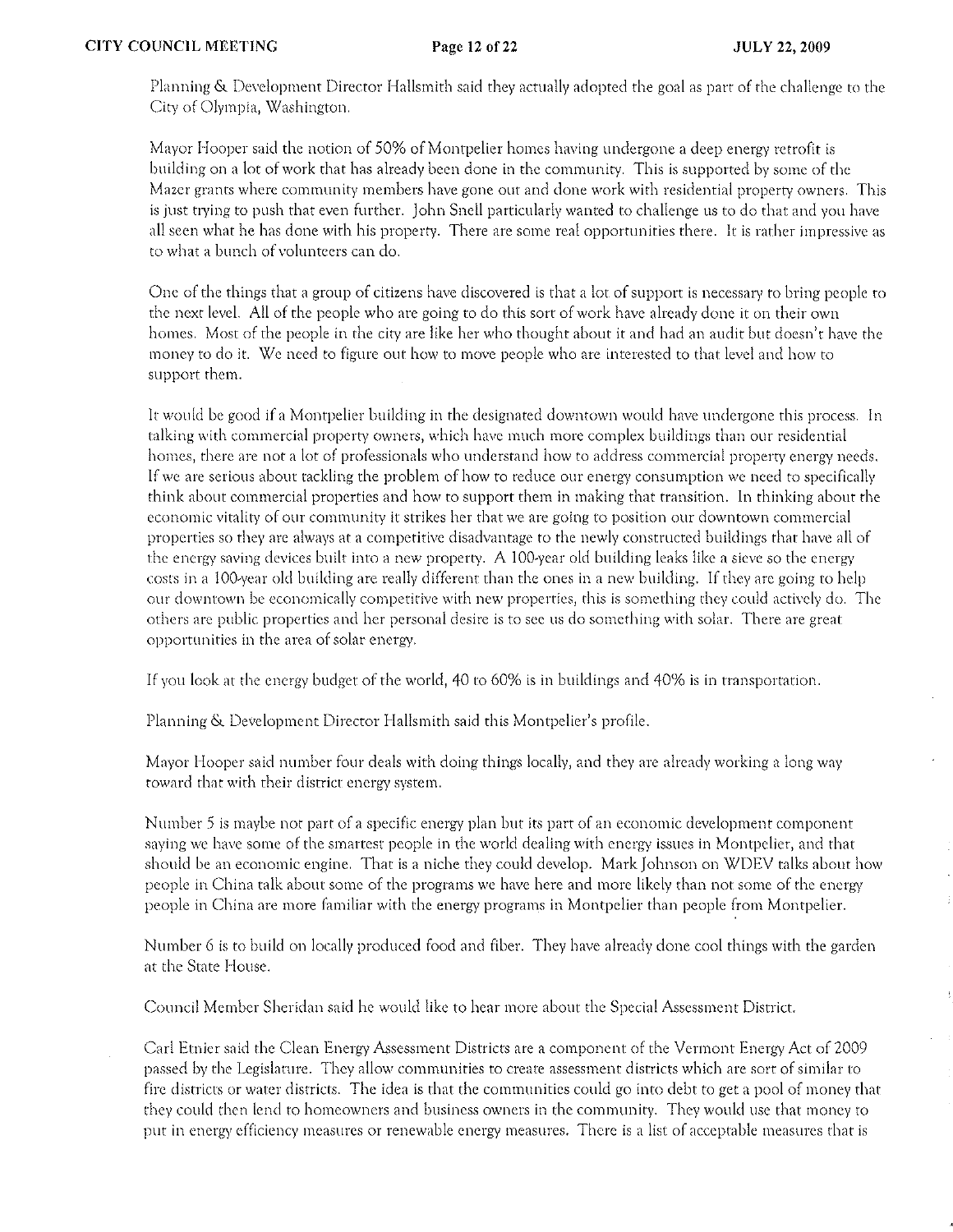in the process of being developed, and it would be updated each year. Right now if you want to go out and borrow money to put in a potable tank, for example, that might have a 20-year payback time. You can go to the bank and might be able to get a loan for an 8-year or 10-year payback time. You are paying a large up front cost or you are paying it out of your pocket whereas with the longer term loans at low interest rates that the municipalities can qualify for through their bonding would enable you to achieve monthly savings that are greater than what you are paying for these measures on a monthly basis. The payback would be handled through the property taxes and the loan would travel with the property and not the original owner of the property. If you are thinking about moving in two or three years you don't have to worry about what is going to happen to the housing market or worry about whether you will be able to recoup the added value to your home or business because that loan is going to travel with the property. Those are some of the salient characteristics.

Mr. Etnier said another point is that the legislation is written so that towns can work together and they don't even have to be contiguous in order to do so. In fact, one of the things that has been discussed has been having one entity for the state that might administer these because it is going to take a little bit of adrninistration to set up these clean energy assessment districts. As it was discussed at the last meeting, we have the law on the books but we are new at this. Berkley, California has done this, but we need to gather some experience. Maybe this year there will be a handful of towns doing it for a small number of properties, maybe 10 or 15 properties per town, just to get their feet wet. Once they understand how it works, they will be in a position to wrap it up and make it an effective program to help a lot of people.

Council Member Sheridan inquired if there was a ballpark figure for average residents they would need to start this process.

Mr. Etnier said that would depend on the residents. You wouldn't be able to qualify for this with your residents unless the calculation showed that you would receive a pay back on it.

Council Member Sheridan said they would have to have an assessment first.

Mr. Etnier replied yes. There is a ceiling of \$30,000 or 15 percent of the assessed value of the property, whichever is less.

Ken Jones said last year the City of Montpelier helped 43 homes with the audit process. This was done through a grant from the Mazer Foundation to the Energy Team. Of those 43 homes it runs pretty standard; it is usually between \$7,000 and \$13,000. That provides a 30% reduction in heating fuel use. It gives a pay back in less than 10 years, and that was prerty consistent over the 43 homes in Montpelier.

Mayor Hooper said statewide she has heard the average for weatherization is about \$10,000. That's for conservation measures, but it doesn't necessarily address the installation of solar panels or other energy generation sources. Mr. Etnier alluded to the property tax. It would come on the city tax bill, but it would be an assessment that is specific. If she chose to participate in this and use this mechanism the system would be managed by the city and when she paid her property tax she would also pay rhat additional amount of money. We all pay the sewer benefit charge and it is on the tax bill as a separate item.

Council Member Sheridan said if you were in an area declared as special assessment district your participation would be voluntary.

Mayor Hooper said the whole city would have to vote to do this.

Mr. Entier said one of the key points they wanted to make sure people understood is thar only those people who choose to participate within the district will be assessed for it. He understands they are investigating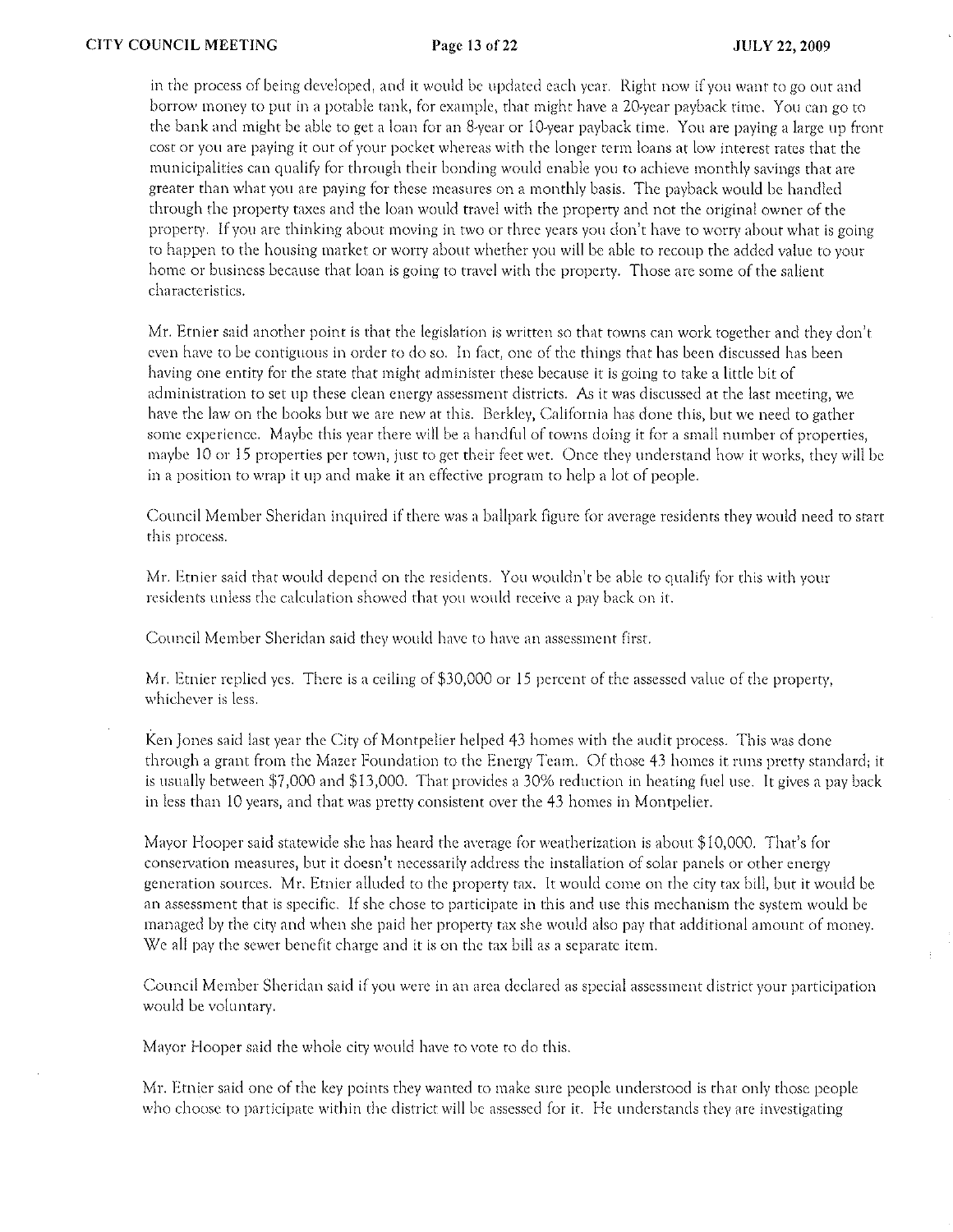whether this would go ahead of the bank's lien if there is a mortgage or whether it is treated the same as a city tax. It will be the (ull faith and credit of the city that is behind the indebtedness.

Mayor Hooper said there are a lot of questions about how this will work. What she is looking for is the sense of the Council in terms of their interest in understanding what the opportunities arc in pursuing this.

Planning & Development Director Hallsmith told Council Members they might have read in the paper this week about how they are trying to corral the money that was supposed to be in the energy efficiency and conservation block grants from going to counties and transferring it to regional planning commissions because we don't really have active counties in Vermont and the regional planning commissions are the closest thing to county government. At the last Planning Commission meeting David Borgendale, the city's representative to the Regional Planning Commission) came to the Planning Commission and asked what they would recommend that the RPC use their allocation of EECBG grants on. That happened to be the same day she and the Mayor sat in on the conversation with all of the folks from around the state who were interested in special assessment districts. One of the things she left the meeting with was a feeling that it would be nice if the districts could be organized on more of a regional level so there would be a larger critical mass of people interested in the energy improvements. There was a big discussion about this at the Planning Commission meeting and the Planning Commission members recommended to David Borgendale that they make that recommendation as at least one of the ways that the Regional Planning Commission would use their EECBO money were they to get it given the fact they are still trying to get it as a county. The Planning Commission has now asked the RPC to use their money to work on all of these issues because it is a fairly complex set of questions they have to answer.

Mayor Hooper said they anticipate that the City of Montpelier would be applying for an EECBG grant, also. Hopefully, the city will also receive some local money to implement sorne of these measures.

Council Member Jarvis asked if the city would be using some of their bonding capacity.

Mayor Hooper said interesting questions arose when that was being disclissed. She had been assurning and hearing discussions about this as a revenue bond, but then they talked about the full faith and credit which is a different sort of bond. Those are some of the things that they are trying to be understood. This legislation has been effective since June  $I^*$ . There are several cities across the country that are already doing it.

Mr. Etnier said Burlington is moving full speed ahead.

Mayor Hooper said Burlington is putting all of the pieces in place to do this. They have contracted with Burlington Electric Department which also is one of the energy utilities that has some other responsibilities, They have contracted with Nancy Wasserman to help them through the steps.

Mr. Etnier said Burlington Electric has said all of the documents they produce in connection with this will be made available to any other municipality. He is going to be meeting with the East Montpelier Select Board next month along with members of the East Montpelier Energy Committee. He was pretty enthusiastic when he heard about it in the legislation. Looking at the bill as written he has some questions and he isn't sure he wants to recommend it to either Montpelier or East Montpelier. The upfront costs of both efficiency improvements and renewable energy have been a pretty big barrier.

Mr. Jones said following through on the city's 40 plus examples, about half have (ollowed through on the recommendations. The challenge is a money challenge in the current financing available - and there is financing available for homeowners – is for a 5-year loan and you can't pay it back. It's a negative cash flow calculation so people would actually end up having to spend more in those five years, and that's hard for a lot of folks. That is why this proposal is up to 20 years. When you get to 20 years then you can deal with issues where the cash flow is actually a positive cash flow and that helps people. He understands there is the bonding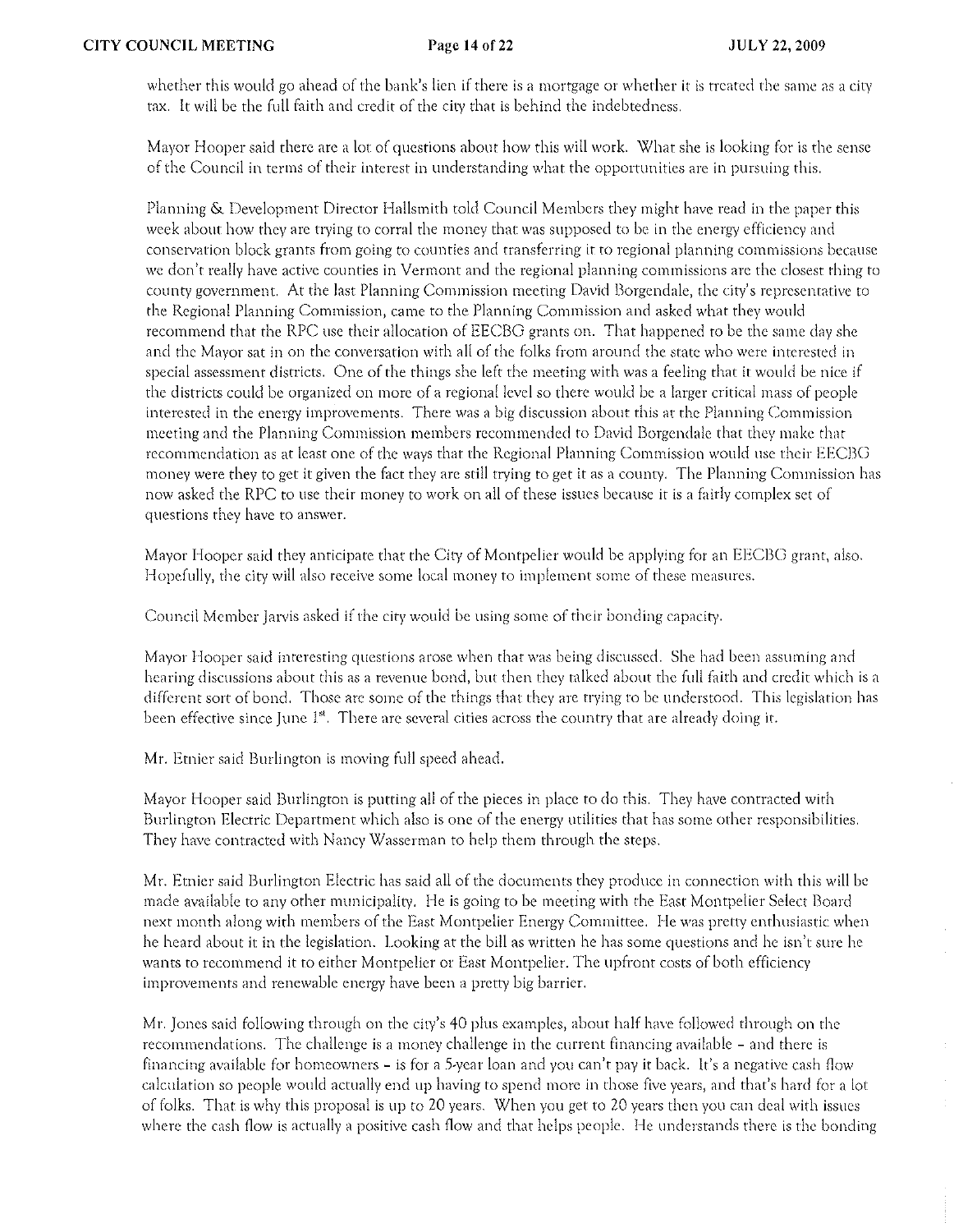capacity issue. What you are really doing is using the value of the home as the real basis for these investments and YOll arc improving the home so that the homeowner is actually spending less money. It puts less fcar that you really are utilizing a capacity that is a one-time shot.

Council Member Weiss said later on the Council will be discussing their goals and objectives for the year. Interestingly enough, there already is one that says pursue and support a district energy initiative.

Council Member Sherman asked if they would likely make the whole city the clean energy assessment district.

Mayor Hooper replied yes, and people could opt in. Anyone within the city could participate.

Council Member Weiss said because of the number of condominium units which the city has he wonders what legislation would look like or how a collective by the condominium w!ll be addressed as compared to an individual residence.

Ken Jones said the standard offer is for a set of classes of generation, including solar, wind, biomass, farm methane, landfill methane and hydro. For those classes there is established a preliminary rate per kilowatt hour, although the Public Service Board may adjust it a little bit. That rate is to serve as an incentive for folks to develop those resources. If you want to put up solar panels and agree to interconnect with the utilities the utilities will pay right now 30 cents per kilowatt hour for your generation of electricity. Again, there are rates for wind at 20 cents. These are there to provide incentives to increase the development of new renewable energy production.

Mayor Hooper said the thing that intrigues her about this is for the city to become a producer of solar as part of our district energy system could be, for example putting up an array of solar panels on not just the waste water treatment plant but on every city property. Just recently she saw a very clear picture of a large array of panels over a parking lot put up by the National Guard in New Jersey. There are places the city could be instailing solar that could potentially be generating money.

Mt. Jones said he believes the challenge is they will have to get in line. Because a municipality doesn't pay taxes there are a lot of incentives for entities that do pay taxes to get some very significant payment. In the state of Vermont essentially 60% of the price of a solar installation is covered through tax credits, but the city can't take advantage of that. Because the offer is out there at 30 cents per kilowatt hour businesses can use their 111011ey and get 609,6 back right at the outset and then with accelerated appreciation those folks will make money out of this. It may be harder for the municipality to make money at it than it will for a business.

Mayor Hooper said if they had a private partner that is helping us with Ollr district energy system they could take advantage of the tax relief.

Mr. Jones said actually combined heat and power itself is available for standard offer.

Mr. Etnier said rhe legislators did direct the Public Service Board to look at those numbers and adjust them if necessary, the idea being that people who invested in these renewable energies would get a reasonable return on their money. He doesn't know if they are instructed to look at the tax credits or not in doing that. If it is ambiguous, then the city might want to make a presentation to the Board and say we are interested in this and want to make sure that the final number for the standard offer allows them to make money. He did hear there is a ceiling of 50 megawatts of total power to be generated by these, and the idea is that it would take a few years to gct up to that.

Mayor Hooper said it has generated a tremendous amount of interest. There are lots of grant opportunities out there and a particular one from the Clean Energy Fund. She asked Planning Director Hallsmith to review the array of grants available.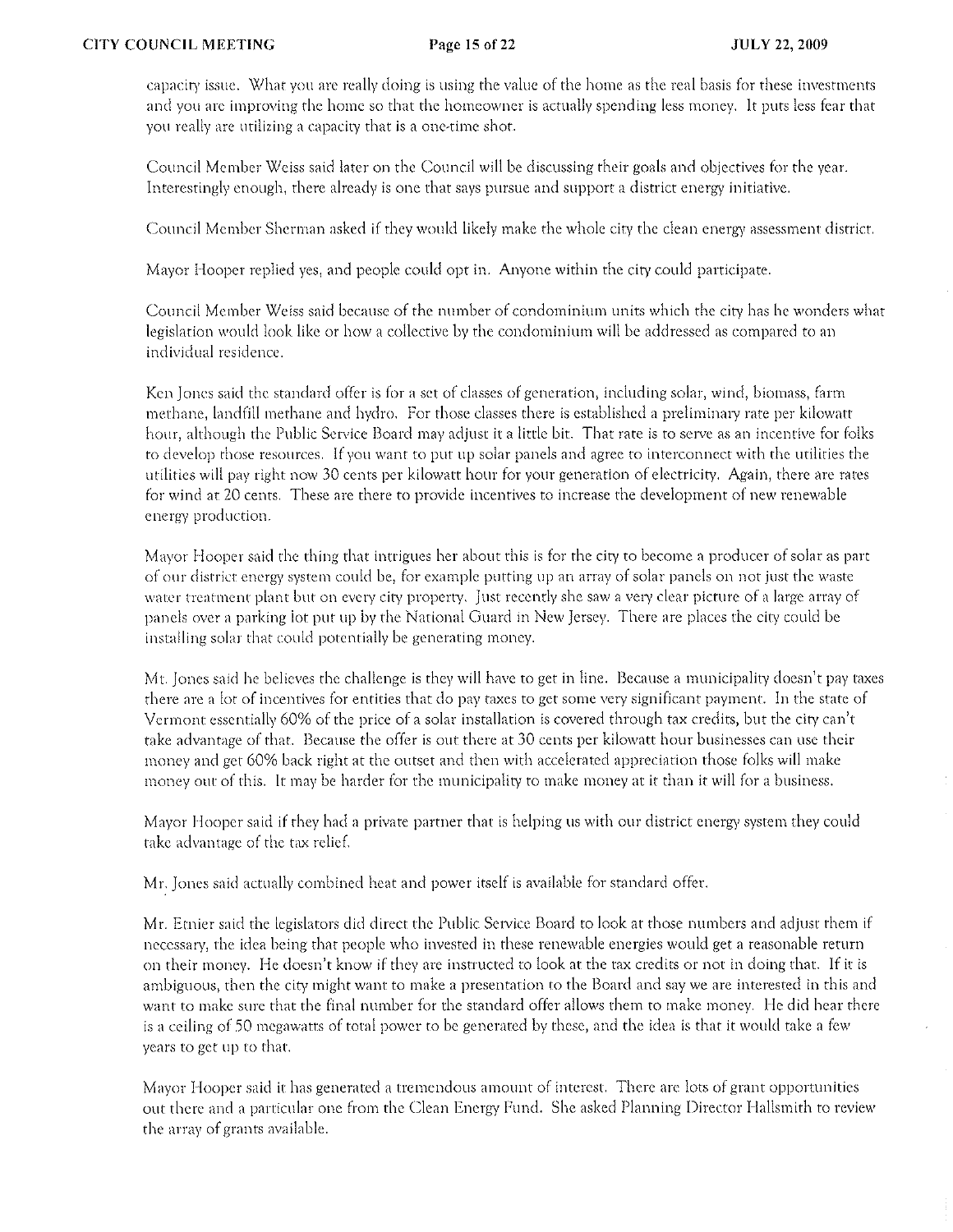Planning Director Hallsmith said the grant they are considering now is a major DOE grant. They have issued an RFP. There is a total of \$22 million available and the minimum you may apply for is \$5 million with at least a \$5 million match: When you are building a district energy plant that is actually a drop in the bucket. The district energy plant as their feasibility study assessed last year would cost more than that. Even though it seems like a lot of money and achieving that match shouldn't be such a big obstacle, the grant is actually suitable for the city. You don't have to be as shovel ready as you did for the grant that just passed a couple of weeks ago that Randolph applied for which required you to identify all of the dimensions of every bit of technology being installed and making sure that every piece of pipe was made in the United States, etc. They decided not to pursue that grant. Once they have more information on what they arc applying for and who they will be applying for it with. The grant would be much more competitive if the city and the state applied together with their private partner. The grant is clearly trying to encourage public/private partnerships, but it would be half baked if we weren't also including the state with us. With the state she thinks it would be a vety competitive application; without the state it wouldn't. This is a very competitive program. With a minimum of \$5 million and only \$22 million available thaf means fhe maxirnum is 4 grants for the entire country, and they could give it all to one.

The EECBG grant is another. She just received more information last night about the priorities the state has been working on for that. The state has not yet issued an RFP for those funds yet so we don't yet know what they arc going to make as eligible activities and when the deadlines arc, etc. Based on her conversation with the Council several weeks ago about some of the priorities they were going to be addressing they have submitted a Letter of Intent to the State Public Service Board letting them know that the city is interested in applying to help us work on the district and also to apply for funding that would enable the city to offer incentives to the business owners and others who are considering hooking up ro fhe district energy project by helping them fund the commercial level audits they would need and some of the efficiency measures they would need to install. When we are starting to develop our own thermal and electric generating facility we want to make sure that all of our customers are using the energy we are generating as efficiently as possible. It might also provide people with an incentive to agree to sign on and make a commitment to being our customer if they know bv doing that they will have access to some of this funding and assistance to make their buildings more energy efficient.

There is another round of CEDF, which is the Clean Energy Development Fund money that has been issued due again in early September, but since we are still working on a feasibility study grant for them they wouldn't apply for that.

They also recently put in for the Climate Showcase Communities Grant with the EPA that would address some of the transportation energy issues we were talking about in the energy plan, so that is another energy related grant. It is really more oriented around emissions and reducing our greenhouse gas emissions. That is an energy related grant that is going to be coming up within the next couple of months.

The stimulus package has hit. She is actually setting up a support group for federal grant writers. This is a once in a lifetime opportunity with the federal stimulus money coming in so if she sees things she is trying to get the city in line to get the money. When they were first considering the stimulus bill and she did an analysis of how much would come to Montpelier out of the total they allocated in Washington, if all of the money was being given out as a local revenue sharing match, which they used to do back in the 70's and 80's and write local governments checks, and if they wanted to build infrastructure that seemed a good way to her for them to get the infrastructure built because the cities actually are the ones that do the vast majority of it. They figured out it was about \$22 million that Montpelier should be gerting on a per capita basis if they divided up the entire stimulus package on a per capita basis and gave it to cities and towns. We aren't going to get  $22$ million, but every little crumb that ends up coming down the pike she is trying to find and apply for.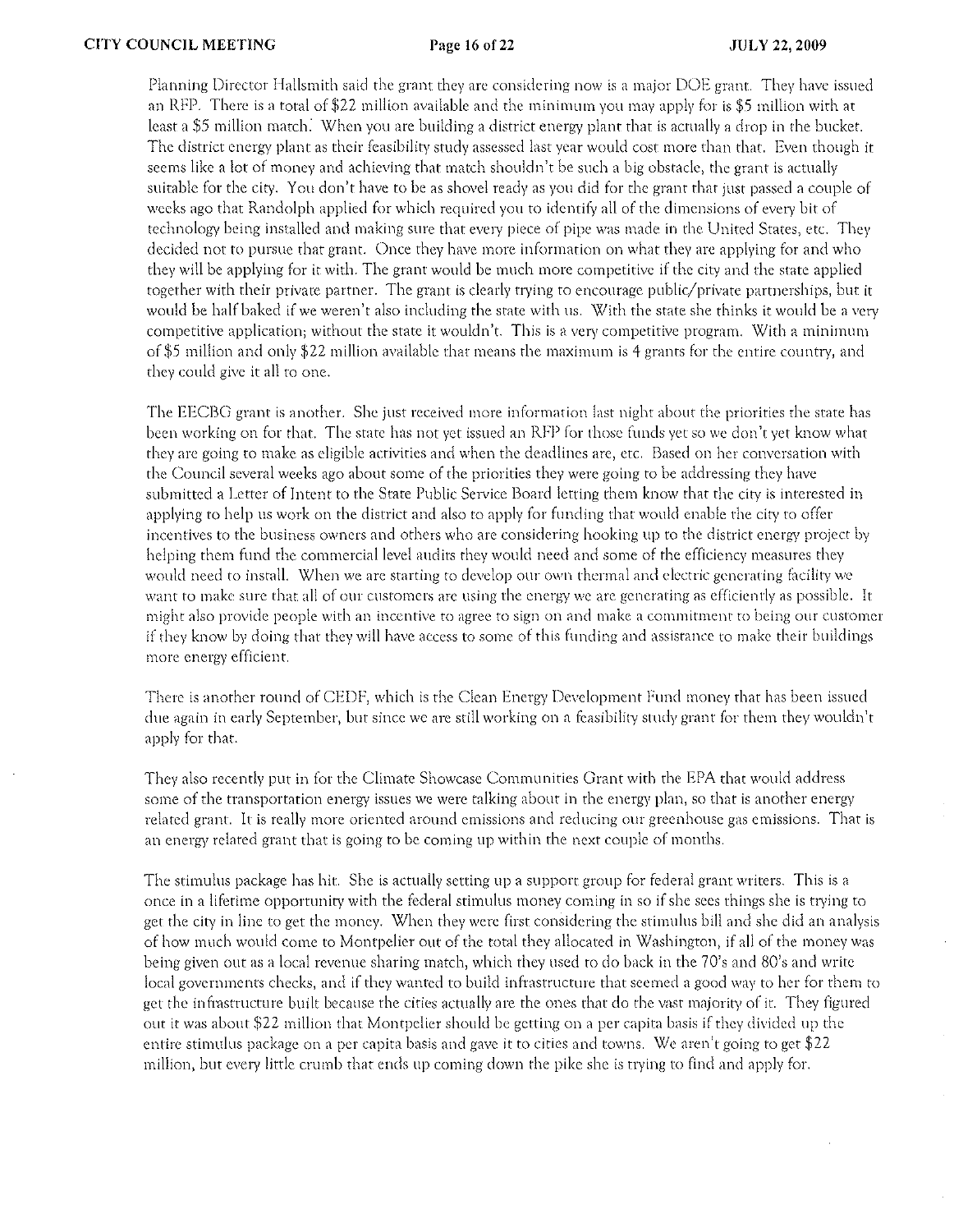The other grants that are coming up that are related to energy are the enhancements grant which will be coming up in August. If we are going to be applying for that grant to do some of the bicycle and pedestrian improvements that is something we should be thinking about.

The other one is the municipal planning grant we are going to need to apply for relating to the tax increment financing once we get through the growth center designation process. We should be completing that by the end of September if they stick to their 90 day rule.

Mr. Etnier said he is asking questions of the Office of Economic Stimulus. The Department of Public Service will be putting out their RFP in late August.

Planning & Development Director Hallsmith said there will be five grants they will be writing at that time. The stimulus funds have hit and they are working hard to get all of the grants written, but as a result the Council will be seeing them coming to them on a very short notice to try and sign the right forms. Literally once a week she has been filling out grant applications. There is one going in next week for the planning grant for the Senior Center they signed the resolution for tonight. That is also federal money. It's only a \$30,000 grant, but it is an important one for the future of the Senior Center.

Mayor Hooper said we know there are questions that need to be answered with all of these grants, particularly on the special assessment district. This notion of helping both residential and commercial properties doing both conservation and installation of energy generation methodologies makes sense. Transportation related sruff makes sense. Food and fiber grants make sense.

Planning & Development Ditector Hallsmith said coming up in September, a date yet to be established, they are planning a prioritization exercise with all of the stakeholders on all of the strategies that have been developed as part of enVision Montpelier. We anticipate taking the Energy Team's recommendations on energy strategies and working them into the plan. If they feel the energy program that Mayor Hooper has laid out tonight is in keeping with what you would like to see the city do they will be putting that into the enVision Plan. At this meeting in September they will be asking all of the people participating to prioritize the strategies because there is a fairly thick book of them and she will be circulating it to the Council Members as soon as Department Heads are finished with their review. They are going to be trying to get a sense from the community that they can't work on all of these things at once so let's figure out what we want to do in the next 5 years, 5 years after that, and then on out. That would be another good opportunity to flush out a lot of these strategies, targets and goals in the energy plan they have started to draft and to get a sense from the community as to which have the highest priority for them.

Mr. Etnier said he certainly wants what he has written so far for projects they would fund through the EECBG funds to go through a process of vetting and tweaking as well. Mr. Etnier said he is planning to reconvene the Montpelier Energy Team this fall.

09-195· Bike Path Update. V.A.

This item was tabled from the July  $8<sup>th</sup>$  meeting.

Recommendation: "Remove from the table"; receive update; discussion; and possible direction to staff.

Motion was made by Council Member Weiss, seconded by Council Member Sheridan to remove this agenda item from the table. The vote was 5-0, motion carried unanimously.

Couneil Member Weiss said at a previous meeting they distributed something called Montpelier Bike Path Projection Issues - Updated June 29<sup>th</sup>. He said he would like Gwen to know right off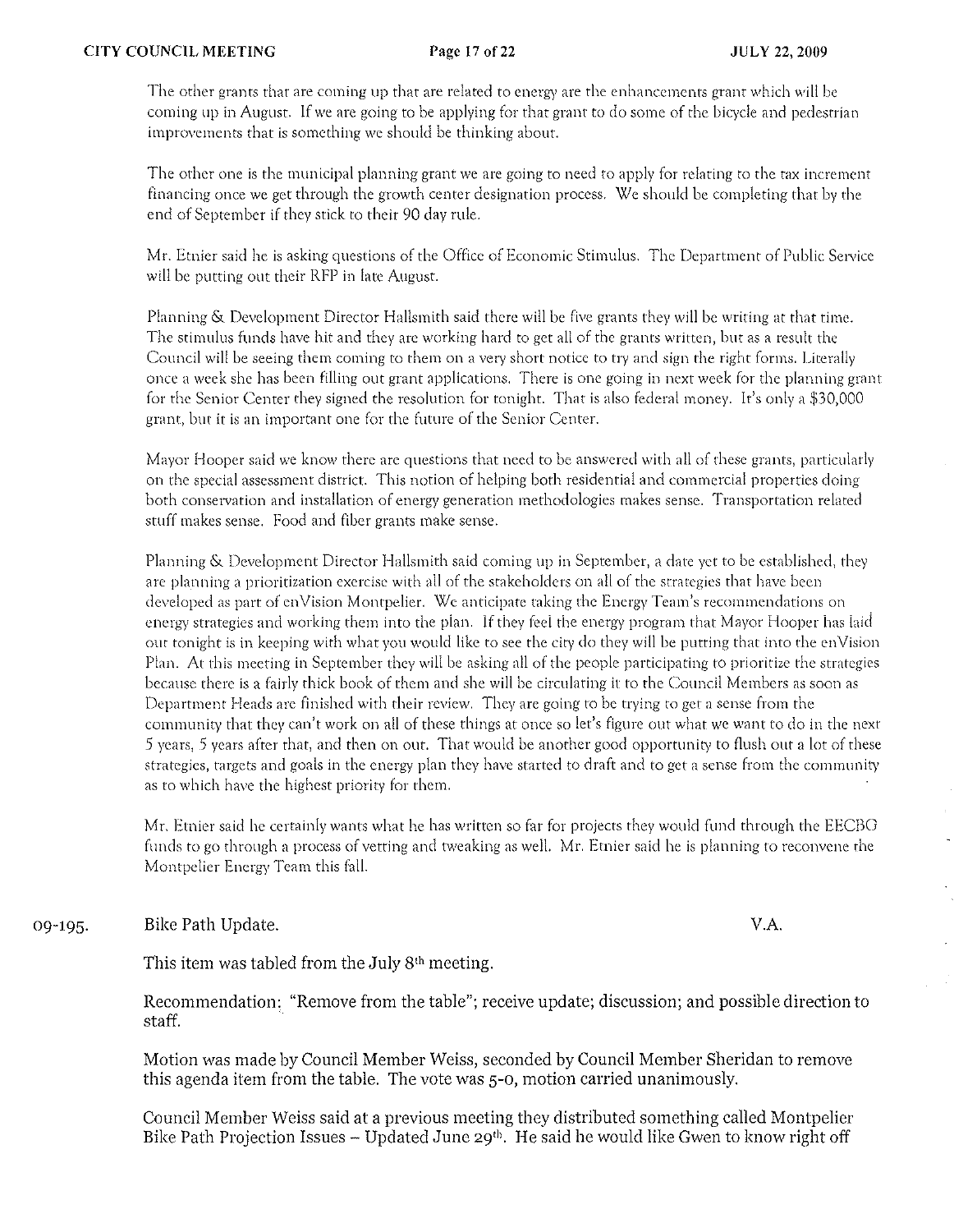that this committee meets at 7:30 A.M. on a Monday. What they have in front of them is something the Project Manager put together in September 2008 and then updated it for the June 29, 2009 meeting. We don't have the opportunity to compare but the current status in June has almost been virtually silent from September to date. There is a committee of about 8 people who do assemble and represent us from the city, DuBois & King, the state, the Project Manager, and Berlin representatives. On page 4 if you look at the projected timeline, this has fluctuated and construction is theoretically scheduled for August of 2010 with completion 15 months later. That is if all of the other things which appear on page 3 occur. They do not have permits for wetlands, Act 250, general construction, operational stonework and categorical exclusions. There is no way in his opinion they are going to get all of those, go out to bid and do what that timeline calls for. The problem right now is that there is nobody in charge. He thinks the time has come for the Berlin and Montpelier City Managers to get together and get this project organized so there is direction. Somebody knows who is in charge; somebody is responsible for the evaluation of this manager, which nobody does. The problem here is that this has been a project in the works for 10 years. Unless somebody takes charge he has dismal thoughts about this.

Beverlee Hill, Assistant City Manager, said the length of this project has baffled her, too. Tom McArdle told her the day she went to her first meeting and they had a projection of two years he told her it takes 10 years to build a bike path. Two years ago they were almost to the right-of-way process and because of the Pioneer Bridge project it became an issue of reversionary rights for the railroad and it has taken two years to work through that. The current project manager was not on board at that time so she doesn't believe they could hold him responsible for that situation. When they got to the right-of-way review last fall the state informed them they only had one part-time person working on right-of-ways plans. He had retired and they hired him back contractually on a part-time basis. Again, they hold the project manager responsible for that situation. Mr. Morse has come back this spring and has made this project a number one priority. They had right-of-way plans at the last meeting. One ofthe things they are holding up is waiting for our attorney to provide some documents needed by the state for this project. City Manager Fraser has talked with our attorney and he assures us he will be getting this and reviewing the information Tom McArdle and she have been sending him.

City Manager Fraser said he would be happy to meet with the project manager, along with Berlin and say we would like this to move faster.

Assistant City Manager Hill said one of the things they are going to tell us is they want the documents from us.

Council Member Weiss told the City Manager he would be very pleased if he would do that.

Mayor Hooper said it is outrageous about the issue of the reversionary rights and right-of-way business still hanging out there because it should have been resolved years ago. How much more do you think this project cost because they haven't figured this whole thing out?

Council Member Sheridan said they keep going back for permitting and realignment and reappraisal.

Mayor Hooper said a lot of the costs associated with having to do rework and asked if the state was paying for that portion.

Assistant City Manager Hill said the costs on the reversionary rights were picked up by the state. She would suggest having this meeting and she will see if she can get Steve Stitzel there and get the documents moving.

Council Member Sherman asked if this group also cover the bike path that would extend from the Carr Lot to Stone Cutters Way.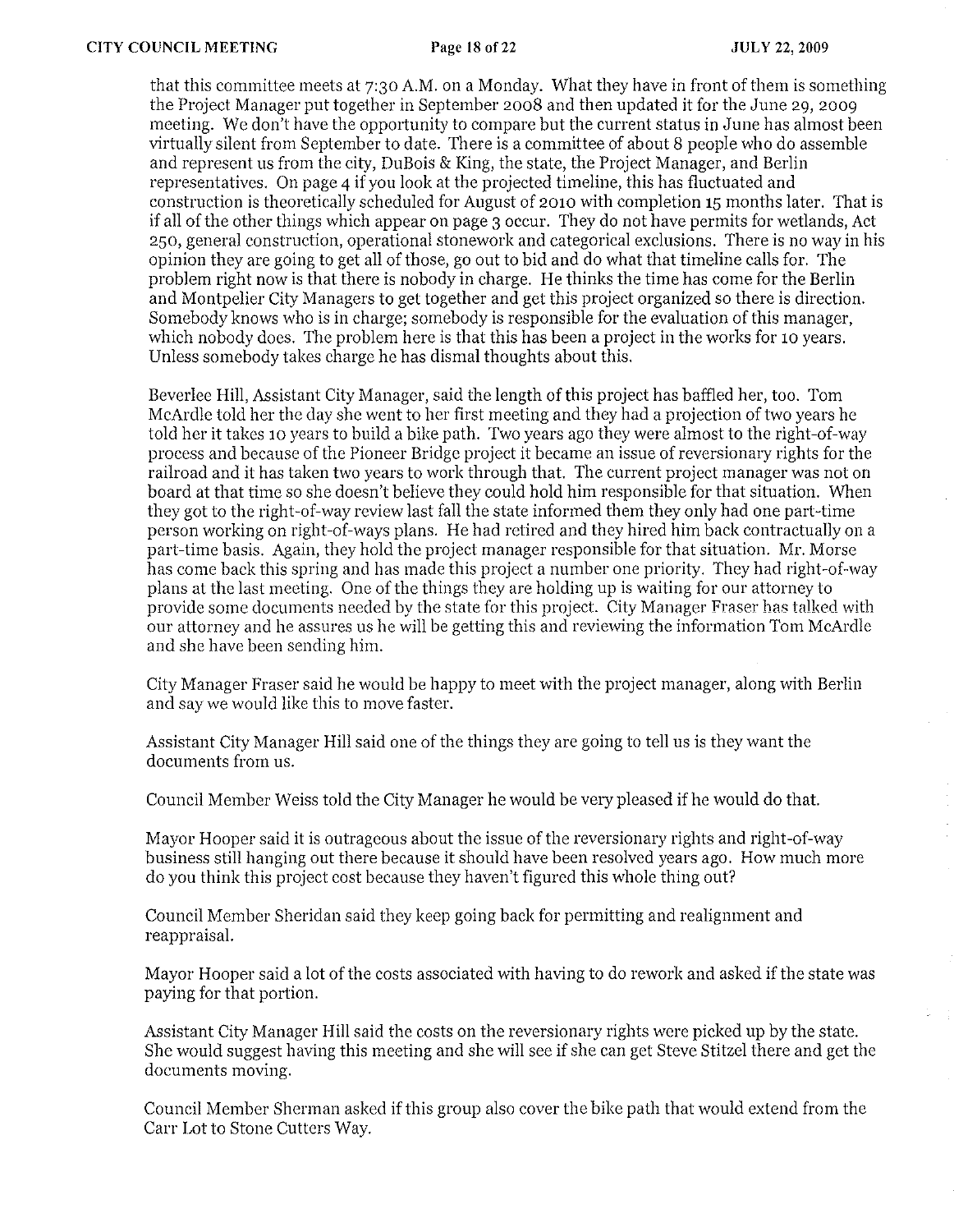Assistant City Manager Hill replied no, this is strictly the regional bike path. Many years ago the Council appointed three members from Montpelier and Berlin has three representatives. They worked on alignment from the Carr Lot up through, but they never did come to a resolution about where it would cross Main Street and where it would go up Stone Cutters Way. There are issues of personal land acquisition before they can even begin talking about putting a bike path on Taylor Street out to Main and out to Stone Cutters Way.

Mayor Hooper said Gwen Hallsmith has been pondering that and it will come up as we develop the Carr Lot. It has been part of recent conversations.

09-196. Review status of City Council's Goals and Priorities. V.A.

> Council adopted their 2009-10 Goals and Priority Initiatives on May  $27<sup>th</sup>$ , 2009; Council and staff felt that this would be a good time to review and check the status of those which should have been worked on by now.

Recommendation: Review and discussion; possible direction to staff.

City Manager Fraser said they have certainly spent a lot of time on the Senior Center. He had held back on some of the Recreation Department stuff because the school needs to get their act together. It looks to him like most of the things on the list were moving forward. We are in the process of applying for the planning grant about the city buildings. They talked about shared services tonight. enVision Montpelier is moving forward towards September. We haven't done much on performance measures.

City Manager Fraser said one of the things they haven't done anything on was to review the entire committee structure in city government so he put that on the list for an upcoming meeting. The district energy plant has been a huge thing. They have been working with the Trust for Public Lands. He has received some communication on what the floodplain regulations are. He has talked to Senator Leahy's Office this week about the Carr Lot. We have talked about energy conservation. This has been guiding our work.

Council Member Jarvis said it would be nice to send a message to the School Department that the city is not at all pleased last year when they said they had not paid any attention to the Recreation Department budget and we expect that this year they will.

Council Member Golonka said we need to have due diligence to decide whether or not we want them to have control. We owe it to the charter basically that says we are delegating authority to the school. It is up to the Council to make that judgment call. He wants to have that process completed before we get into the budget season because if they decide through that process we aren't pleased with it then it could be a more seamless transition for us through the budget process to review it. If we are going to review the Recreation Department the Council owes it to them to do that before the budget process. He doesn't want to get to Deeember and say we didn't have enough time to do it.

Mayor Hooper asked Council Members if they had concerns with projects the Council isn't staying on task with.

Council Member Sherman said she didn't see the Carr Lot and the multimodal transportation center.

City Manager Fraser said the Council didn't include it on the lists of goals and priorities.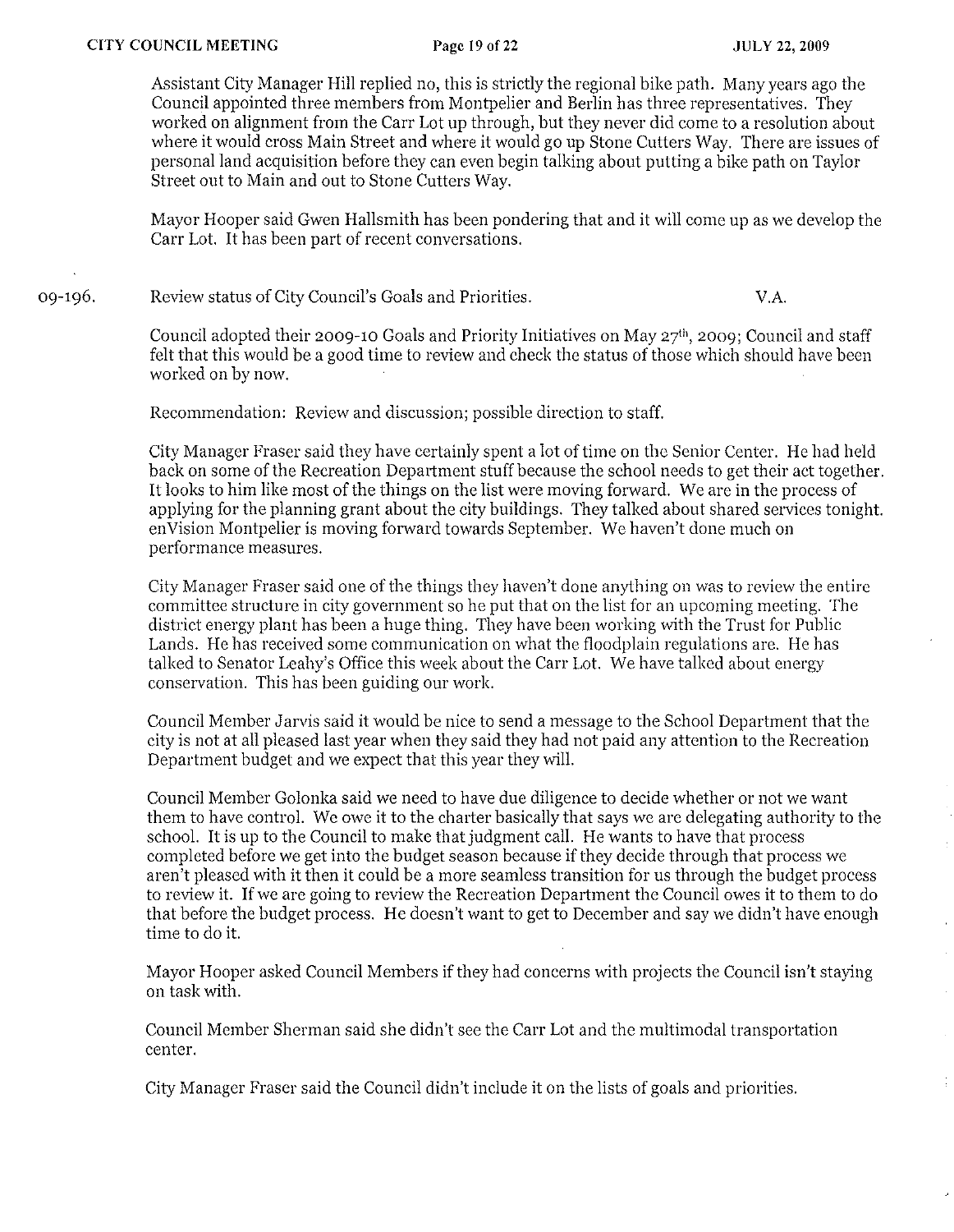CITY COUNCIL MEETING Page 20 of 22 JULY 22, 2009

Mayor Hooper said they are clearly working on it. She went on to say that one of the projects she is interested in is ECFiber. There have been developments that she doesn't understand.

Council Member Golonka said he understands that Montpelier was bumped to the top of the list for deployment because it changed their criteria to the densest localities versus the number of people who have signed up.

09-197. Designation of one City Council Member as the City's voting delegate for the VLCT's Annual<br>Business Meeting on Thursday, October 1st, 2009. Business Meeting on Thursday, October 1<sup>st</sup>, 2009.

> Motion was made by Council Member Weiss, seconded by Council Member Sherman to designate Council Member Hooper as the Council's voting delegate at the Vermont League of Cities and Towns' Annual meeting on October 1, 2009. The vote was 5-0, motion carried unanimously.

Review and selection of policy questions to be included in *"The National Citizen Survey",*  09-198. scheduled to begin in August. V.A.

> City Manager Fraser explained we are going to ask our citizen's questions and they should be at least on topics that the Council is interested in hearing answers to and getting information that is important. It is the standard survey that goes out. On the rating quality of things you can take things out. At the end there is a list of demographic information that is asked. One of the key questions is that we are allowed up to seven demographic sorts. At the very last page you can see there are fifteen questions that are asked on the demographics - age, income, etc. These questions are all going to get asked no matter what, but we can sort responses for up to seven of them. For cxample, we can find out if women answered differently than men and find out if people of certain age groups answered differently than other age groups on all of the responses to the prior questions. For example, if we are rating the Police Department did homeowners rate it differently than renters? We can pick seven of these and get those details. We'l! still get the total number of how many applied but we can pick seven and sort. We don't have a huge amount of racial diversity and he doesn't know if there is enough to sort our data by that. He listed the seven he thought hit the range and they are on the front page of his memo, but he wanted to know what was meaningful to the Council. Unless there are any objections you get four policy questions, and three ofthem can be scaled one to five. Then, there is one optional open ended question where people just fill in their answer. What he is interested in leaving tonight with is the Council's sense of what topics you generally want to include and what you want to have covered.

Council Member Weiss said he would like to see a question as to whether they think the property taxes in Montpelier are too high, too low, or just right.

City Manager Fraser said the other thing they could do which is not recommended. The open ended questions are the expensive ones to figure out because you don't just have set answers. This is their standard form and that is how they use to compare it to other communities. If we came up with one page with a few more of these questions, printed it and mailed it to you and we wouldn't have to do anything right off with them. The longer you make it the less return you are going to get.

City Manager Fraser said they would assume for now they are talking about four policy questions, one of which can be open ended. What areas do you want to ask?

City Council Members debated what type of questions they wanted to include in the survey.

City Manager Fraser said whatever demographics they choose they will sort all of the questions that way. The others won't be sorted but they will still get to know who responded. What they decided were questions about alternative revenues, regionalization and local control, housing, and an open ended question about budget and services. The final report will be on October 26<sup>th</sup>.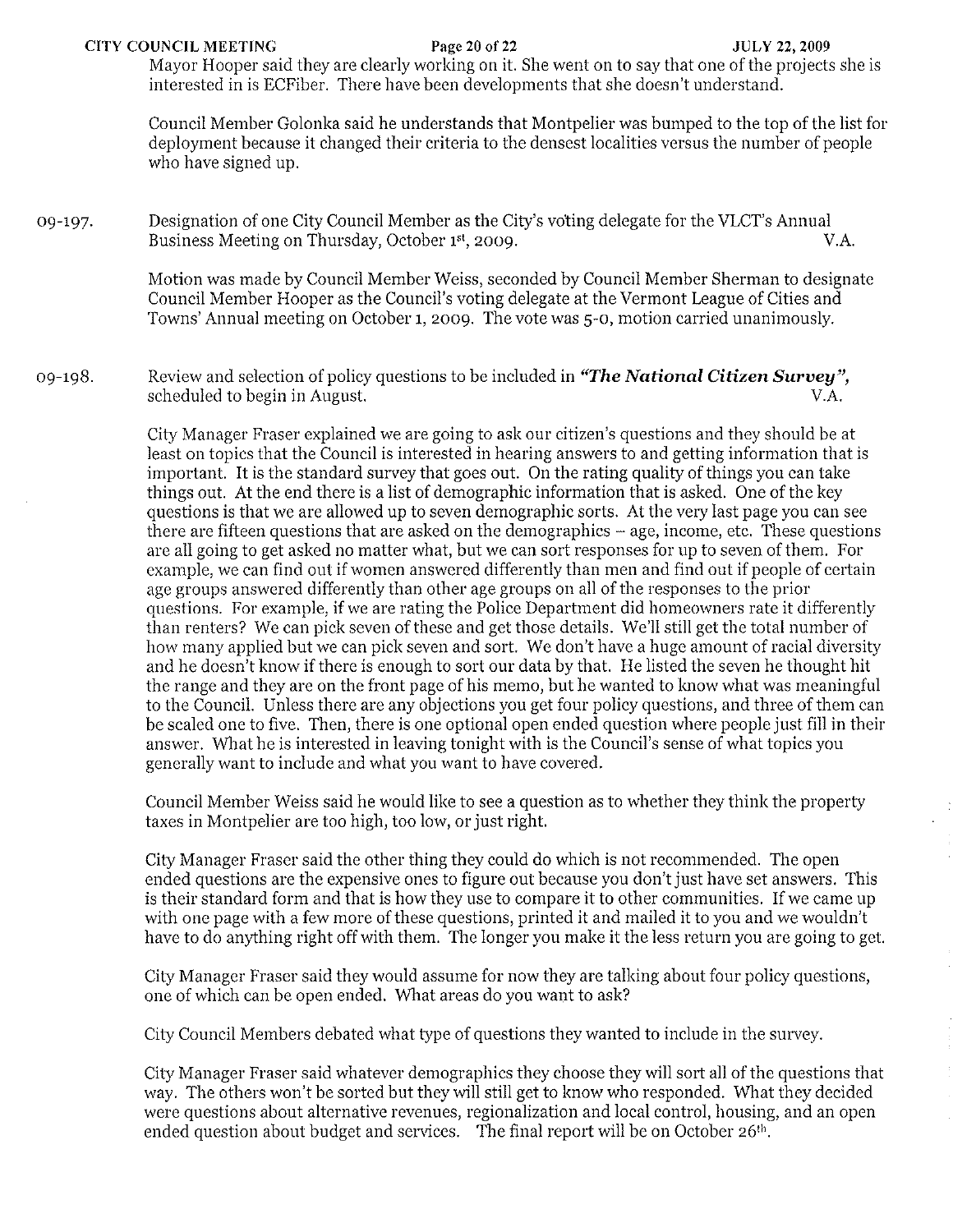### 09-199. Report by City Council:

Council Member Sheridan said he found it amusing that with all of the big projects the city is talking about the one that drew the most TV coverage was the supposedly beer garden. The Times Argus had a poll asking if people agreed with the Council's decision on the approval of Charlie-O's Beer Garden. The number that voted were 1,363 and 66.6% said yes; 28-4 % said no; 5% said they didn't know. Roughly 2 out of 3 people agreed with the Council. On Sunday he watched the new roundabout in operation for about 35 minutes. It is amazing that it is poetry in motion because there were a lot of cars coming in and he watched some big trucks go through. There were no problems. Enough came through so it backed up and no one had to wait too long. You wouldn't have to wait as long as you would if it were a light system. The only thing that screwed it up was people who don't understand how roundabouts work. It worked beautifully, and it isn't even fully constructed.

Council Member Jarvis spoke about the Roundabout/Route 2 construction and she would like to see the City Council sponsor an open house ribbon cutting ceremony when the project is done to really encourage people to patronize those businesses.

Council Member Sherman said she goes through there a lot and it seems to be working well and the Council approved some night construction so that should take care of the repaving. Why is the MDCA changing its name? Why don't they like their name?

Council Member Jarvis replied that it is part of their effort to make people familiar with their organization and what it does. It is part of an effort to brand itself. It's confusing to people.

### 09-200. Mayor's Report:

Mayor Hooper said for the Grand Opening ceremony for River Street it would be nice to think about banners or flags to dress up the area. The city has always asked the MDCA to use non-public monies to do that in the downtown. That would be a nice thing for the city to attempt to do. When the Council Members attend the ceremony she would suggest they wear their new vestments that show us as representatives of the City of Montpelier.

Council Member Weiss said going back to the Mayor's opening remark there are some merchants on River Street who are already thinking about something they would like to do. If the Council and city is going do something we should invite some of those folks to participate.

Mayor Hooper said while the traffic has obviously been improved there certainly have been moments when it is clearly set back. She finds it troubling that there is this lackadaisical attitude towards this. People are trying to do business and canyon with their lives and it is too easy to slip back and not pay attention to the issues that have been raised.

### 09-201. Report by the City Clerk-Treasurer:

Council Member Sherman had asked the results of the vote at the July 14,2009 Special City Meeting. The vote was Yes 200 and No 30.

### 09-202, Status Reports by the City Manager:

City Manager Fraser thanked Council Members for their input on the survey. He is excited the city is doing it. This past week he had the privilege of presenting 30-year pins to both the Fire Chief and the Deputy Fire Chief at the same time, Ges Schneider and Bob Gowans. Both started working for the city in June of 1979.